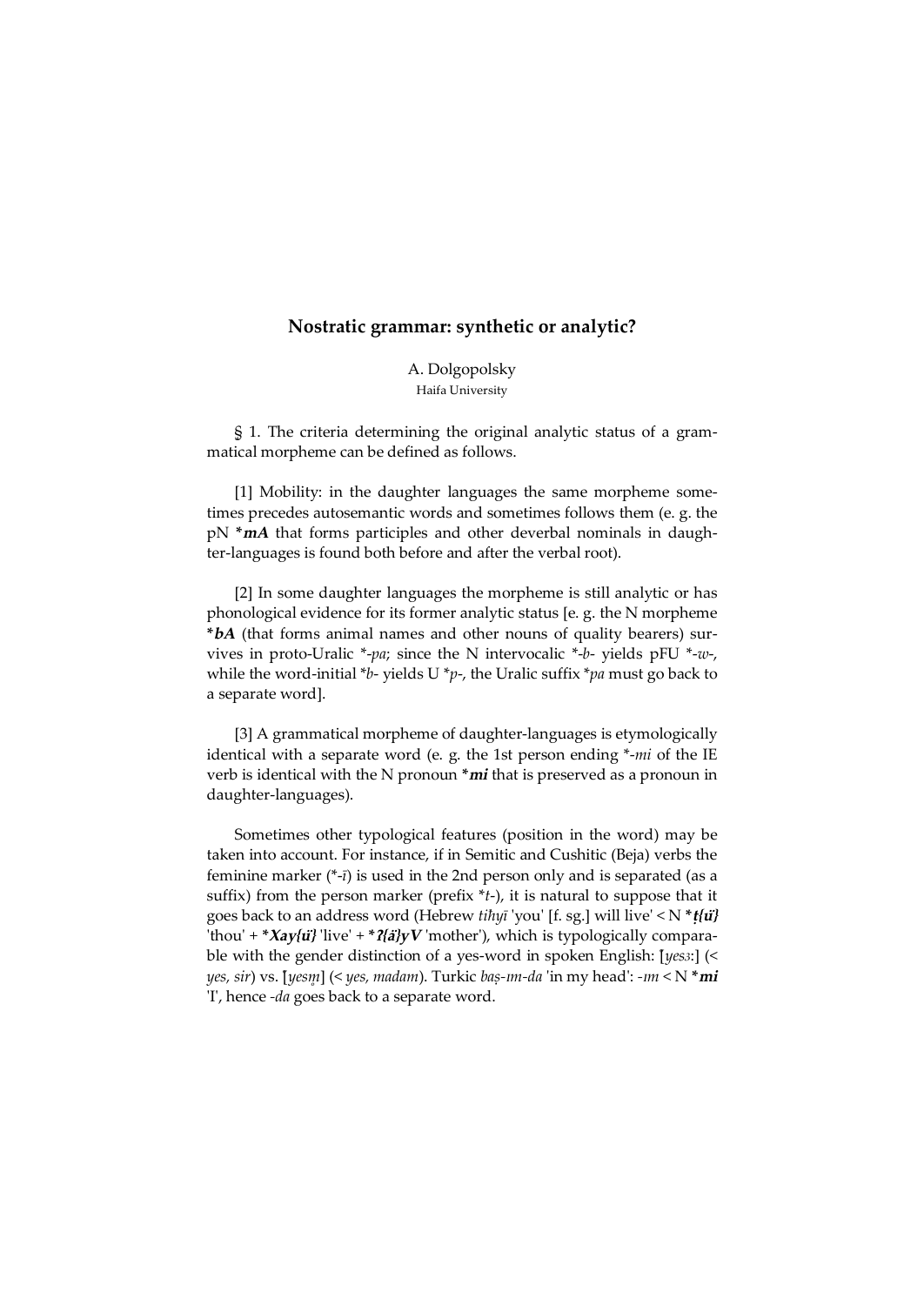#### **I. Nostratic etyma of the grammatical morphemes in daughter languages**

A. The origin of case endings and preverbs

§ 2. **\****nu*, postp., adverb and preverb 'from', postp. 'of'. It functions as a postnominal genitive marker in U \*-*n*, pM \*-*nu* (\**minu* 'my', \**cinu* 'thy', *modunu* 'of a (the) tree'), Tg \**ŋī* (< \*-*n*- + adjectival sx. \*-*kī*), pT \*-*ŋ*, the J postposition *no*, Omotic genitive ending \*-*nV*, Sidamo -*ni*. The genitive marker **\****nu* was used in constructions "noun + **\****nu* + noun underlying later endings of oblique cases" (as in English *for my father's sake*) and thus became a presuffix of oblique cases. This usage is preserved in pIE heteroclitic nouns (Hittite instrumental case *wete-n-it* 'with water' < N **\*wete nu yu^ti**, where the noun is **\*yu^ti** 'company, with') and in the D presuffix ("increment") of the oblique cases \*-*in*-. The meaning 'from, away' is preserved in the Lithuanian preposition *nuõ* and Latvian *no* [*nuo*]'from, off, out of', in Berber \**n* (analytic particle 'away': Kabyle *awi*-*n* 'carry away'), as well as in compound endings: Greek -θεν, Turkic \*-*t|an*/\*-*t|an* (both from N locative **\****da* + **\****nu*). Evidence for the original analytic status: [1] mobility, [2] preservation of the analytic status (Baltic, Berber, Japanese).

§ 3. **\****mA*, postposition denoting a direct object > accusative in IE, Uralic, Omotic \*-*m*, proto-Mongolian \*-*ma*-*yi* (with a new acc. ending \*-*yi*) in pronouns (*\*ci-mayi* 'thee'), proto-Japanese *wo* > Japanese *o* (postpostion), North Tungusian and Amur Tungusian \*-*ba*/-*be ~* \*-*ma*/*me* (acc. ending), Written Manchu *be* [accusative postposition or suffix; according to the old descriptions (Harlez, Zaxarov) it is a postposition, according to recent comparativistic descriptions (Cincius, Benzing, Sinor) (influenced by the synthetic status of \*-*ba*/-*be* in other Tungusian languages?) it is a suffix, but its phonology and usage point to its (former or actual?) analytic status: it is not connected with the nominal stem by vowel harmony or inner sandhi; the speakers of Manchu treated it as a separate word, which is reflected in the traditional Manchu spelling: *morin be* 'equum' with the final letter *-n* and not \**morimbe* (cf. Haenisch M: 41-2); if there are several coordinated direct objects, the accusative marker *be* follows the last noun only: *abka na śun biya edun aga akyan talkiyan be tuwaci* 'wenn man Himmel und Erde, Sonne und Mond, Wind und Regen, Donner und Blitz betrachtet' (Haenisch M 42), which also suggests its analytic status. Evidence for the original analytic status: preservation of this status or its traces in Japanese and Manchu.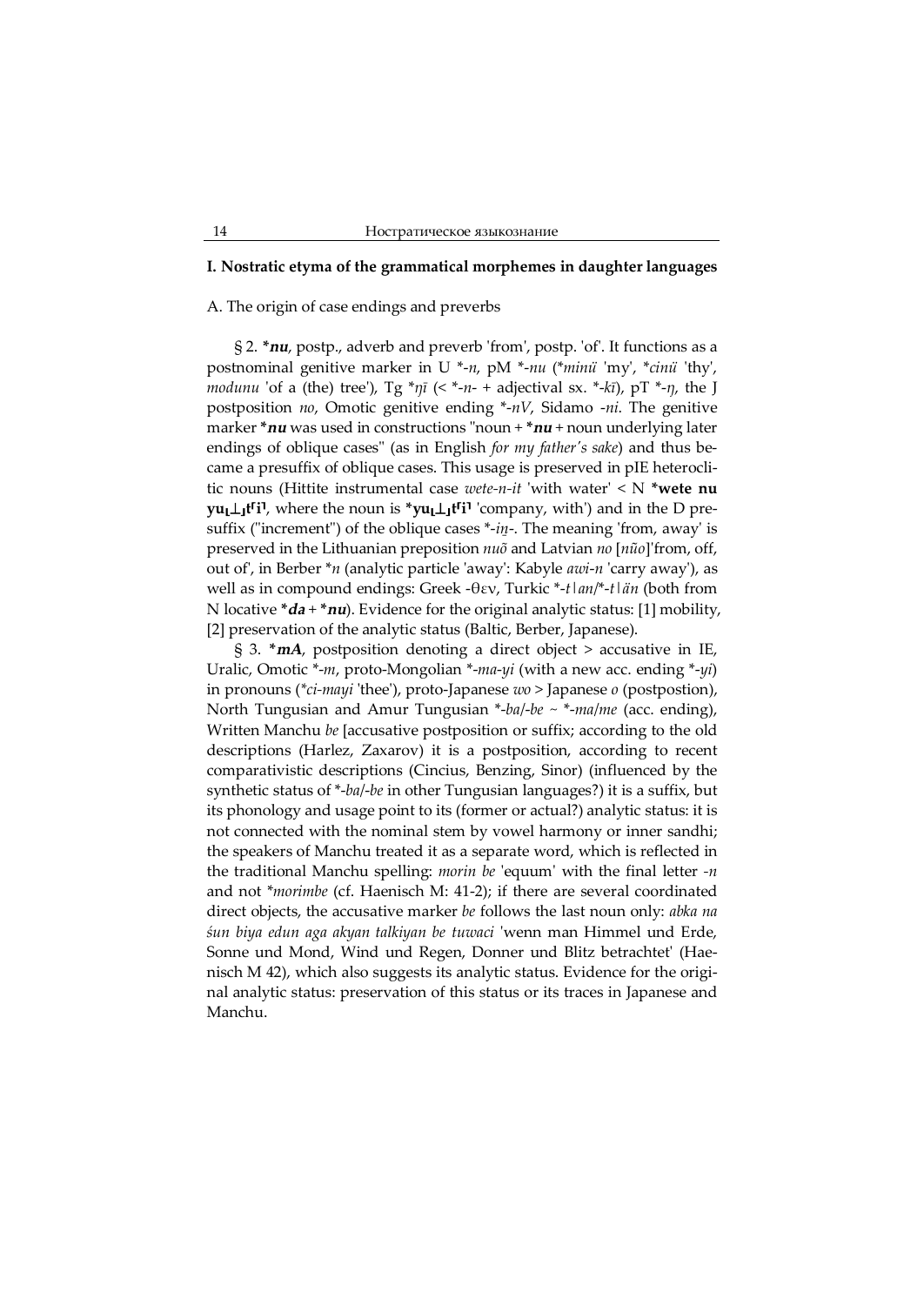§ 4. The origin of the nominative case markers. Nominative case markers are found in IE (\*-*s* of the active [→ masc.] gender]), Semitic (\*-*u* in sg.), East Cushitic (\*-*i*), Kartvelian (\*-*i*). All of them go back to demonstrative pronouns or demonstrative particles  $(\rightarrow$  focalizing markers of the theme  $\rightarrow$  markers of the grammatical subject). These dem. pronouns and particles are: [1] **\****sE* 'he\she' (> IE \*-*s*), [2] **\****{h}u* **'**iste', dem. pc. (> Sem. \*-*u*), [3] **\****{h}i* **'**iste' (or 'hic'), dem. pc. (> Kartvelian \*-*i* [nom.], East Cushitic \*-*i* [marker of the theme  $\approx$  marker of the subject case]). All of them still function as pronouns or definite articles (or as initial parts of pronouns) in many daughter-languages [N **\****sE* 'he\she' > IE \**so* (dem. prn. of the animate [masc.] gender), Finno-Ugric \**sE* 'he, she', S \**suʔa* 'he, that'; N **\****{h}u* > IE \**ʔu*- / \**ʔo*-/ \**we*- / \**wo*- 'iste', deictic pc. (> Old Indian, Avestan *ava-*, Sl \**ovь* 'jener', etc.), Beja *u* (def. article of masc. in the nom. case), Finno-Ugrian  $*u$ - (> Hungarian *o-da* 'dahin', *ott* 'there'), Turkic  $*o$  'jener dort', Drav. \**u* 'iste']; N **\****{h}i* > IE (Hier. Luwian *ī* 'this'), Samoyed \**i*- and Kartv. \*[*h*]*i* 'iste', Korean *i* 'this', D \**i* 'hic (the nearer to the speaker)', etc. The pN analytic status of all these etyma is obvious.

§ 5. **\****{y}iyo* 'which', 'that which, related to' (individualization through relation). It underlies [1] suffixes of relative adjectives ('related to...') in daughter-languages [NaIE \*-(*i*)*yo*- id. (> OI *pitr*(*i*)*yah*, Gk πάτριος, L *patrius* 'paternal, related to father', OCS *clověcь*, R *человечий*, Tocharian A *mań-i* 'of the moon, lunaire'), S \*-*iy*- and Eg. -*y* (sx. of relative adjectives), Uralic  $\approx$  \*-*ī ~* \*-*yV* id. (> Ostyak *χodi* 'house-..., belonging to the house', Hungarian *isten-i* 'divine', *tegnapi* 'of yestersay, gestrig', Tundra Nenets *fēi* 'gestrig', etc.), [2] suffix of the genitive base > branches of IE (Latin *amīc-ī*, *vir-ī*, Ogam Irish *maq-i* 'son's, of the sun'), S \*-*i* (genitive case ending), Beja -*i* id. (*wi*-*ʔor*-*i baba* 'pueri pater'), North Omotic \*-*i* id. The etymon in question is found also in the function of a separate word, a relative pronoun [IE *῾yo-*, rel. pronominal root (> OI *ya-s*, Greek *δ-ς*, Sl \**j<sub>b</sub>-že* 'which' rel.), Finno-Ugrian \**yo*- 'which' (rel.), which proves its original status as a word. What is still to be elucidated is the possible relation between this **\****{y}iyo*  and the interrogative pronoun **\****ya* 'which?' (> Svan *ya- ~ ya-* 'who?', Mongolian \**ya ~* \**ya*-*n* 'what?', Tungusic \**ya* 'what?', D \**ya* 'what?, which?', Chadic: Musgu *yà* 'where', Hausa *yayà* 'how?').

§ 6. ?? **\****h{a}ya* 'for', directive-designative pc. > IE \*-*e* 'to', ending of the dative case [> \**ped*-*e* 'to the\a foot' (> OI *pád-e*, L *ped-ī*), \**matr*-*e* 'to the mother' (> OI *matr-e*, L *matr-ī*, OCS матери *mater-i*), etc.], HS: S \* -*hay* > Gz -*he*, ≈ directive-locative pc.: *kₙəllə*-*he* 'everywhere', *kₙəlla*-*he* 'in every direction' (*kₙəll*- is 'all, every'), Alt: Tung. \*-*ya* as a designative pc. (Lamut, Ne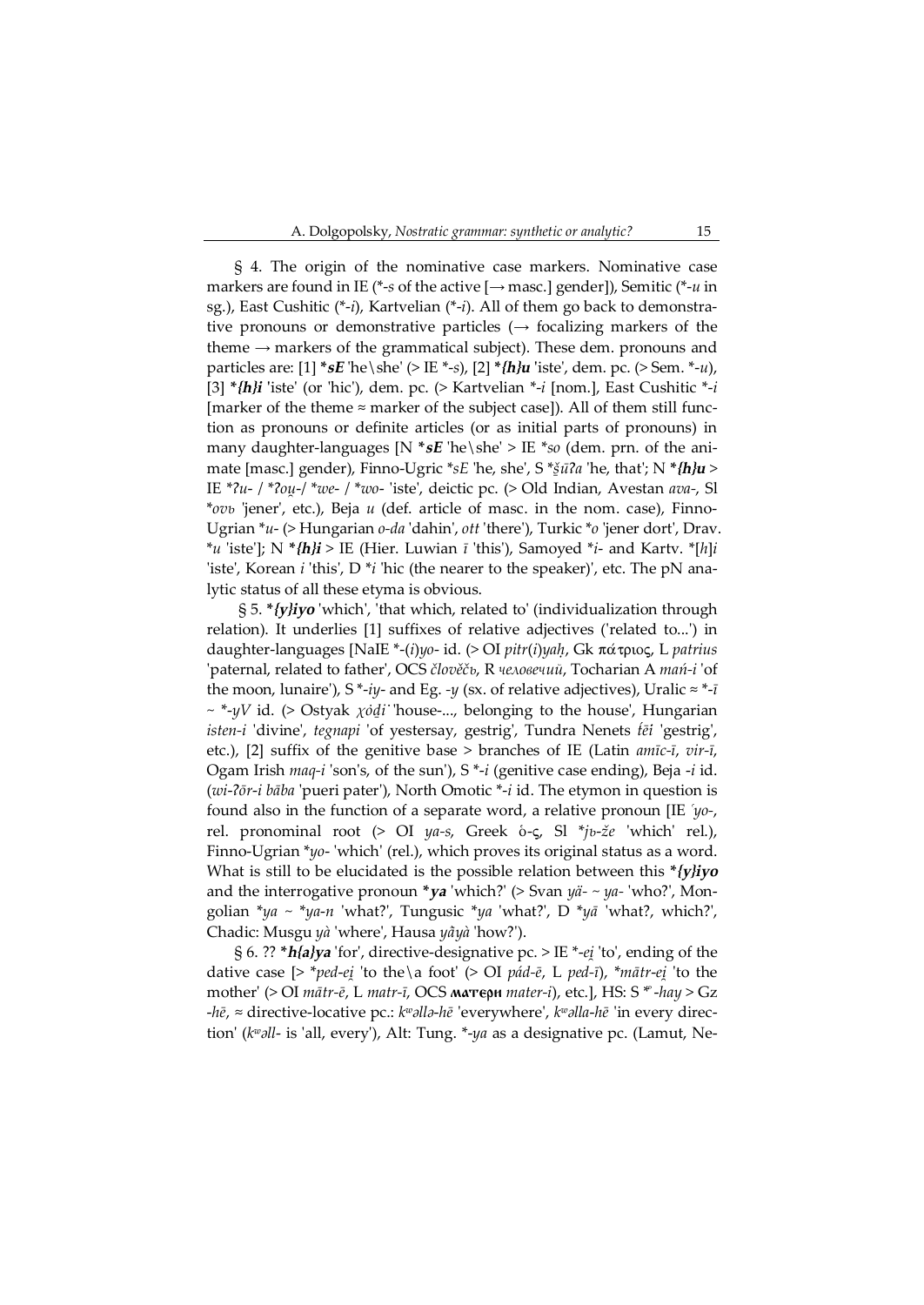gidal *mo*-*ya*-*n* 'tree (wood) for him') and probably Mong. \*-*yi*, accusative ending, Drav.: Tamil, Old Malayalam accus. ending -ai and Brahui dative-accusative ending -*e*, Kartv. \**a*-, causative (designative) verbal px. [that follows the personal prefix for objects ('me, thee, him')]: OG, G *a*-, Mgr, Lz *o*-, Sv *a*-. e. g. OG *m*-*a*-*su* 'er tränkte mich, gave me a drink' (*m*- 'me' + *a*- + *su* 'drink'), Sv. *χ*-*a*-*tre* 'er tränkte ihn' (*χ*- 'him' + *a*- + *tre* 'drink'). The change dative  $\rightarrow$  accus. (observed in Mong. and Drav.) has parallels in many languages [Spanish *veo a* J*uan*, Persian *ra*, Aramaic *l-*, Georgian -*s* (dative case used for direct objects as well)]. If the questionable Kartv. cognate \**a*- is valid, the mobility criterion points to the original analytic status of **\****h{a}ya*.

§ 7. **\****t{a}* 'away (from), from', ablative (separative) pc. > IE \*-*de* / \*-*T* (neutralized phoneme \*-*dЕ* + \*-*d* + \*-*t*), separative (ablative) case ending (> Cretan Greek τῶ-δε 'from here', Gl βρατου-δε 'ex merito'; \*-*T* 'from' > OI *ma-d*, Old Latin *me-d* 'from me'; with the \*-*o*-stems \*-*oT* / \*-*eT*: OI *vkad* 'from the wolf', Delphian Greek from home', Old Latin *-od* 'from', Gt *ƕaÞro* 'from where?', Blt \*-*a* (> Lt *-o*, Ltv *-a*) and Sl \*-*a* (gen.-abl. of the \**o*-stem): Lt *tõ* 'of (from) this', *vilko* 'from (of) the wolf', Church Slavonic *těla razluciti sẹ* 'to separate from the body'; U \*-*ta*/\*-*ta* 'from'; D \*-*ti* 'from'. It survives as a separate word in IE \**de* 'away (from), from' > L *de* prep. 'from', OIr *di*, *de* 'from ...down, from ... away', etc.

§ 8. **\****bayV* 'place', 'to be (somewhere) = estar' > HS: S \**bi* 'in' and instrumental 'with' (preposition  $\rightarrow$  prefix), Beja -b, locative case sx., IE \*-*b*<sup>*h*</sup>e*i*/-*b*<sup>*h*</sup>*i*, locative pc.: Gk Hm - $\varphi$ *i*, case pc. with the meaning of instrumental, locative, dative, ablative; marker of instr., dat. and ablative in several lgs.: IIr \**b h is* instr. pl. (> OI *-bhih*, Av *-bīs*, OPrs *-bis*), \*-*b <sup>h</sup>ayas* dat.-abl. pl. (> OI *-bhayah*, Av *byo*), L *-bus* abl. pl., *-bis* in *nobis*, *vobis*, etc. The same etymon is preserved as a word in Egyptian *bw ~ by*.*t* 'place', Cushitic \**bay*- (> Sd *bayi*-*cco* id., and Chadic \**by* 'place' (> Bolewa *beyi*, Karekare *biyi*, etc.;), in Mong. M \**bayi*- 'stand, stay, be' and in Tung. \**ba* 'lying-place (within the house/hut), bed' (> Udehe *bea*, etc.). The analytic origin of the IE, Semitic, Beja, Qwara locative affixes is obvious.

§ 9.  $*d[oy]a'place (within, below), inside' ( $\rightarrow$  locative pc.) > IE  $*-d^h e$$ locative ending ('in') in adverbs: \**ku*-*dhe* 'where?' (Old Ind. *kuha*, Sl \**kъde*), Gk πρόσθε(ν) 'in front, before', IE \*-*dʰi (OI´adhi '*on', Gk πόθι 'where?', ὀικοθι 'at home'), A: Turkic *\*-t|a/\*t|a* (loc. case ending), HS: Cush.: Agaw \*-*da* id., U: Tundra Yukagir locative -*da* in *qa*-*da* 'where?', *ta*-*da* 'there', Ostyak *ko*-*t* 'where?', D \*-*tt{u}* (locative-ablative case ending), K \*-*da* 'towards, to X's place, chez'. As a separate word it survives in South Cushitic (Iraqw *di*,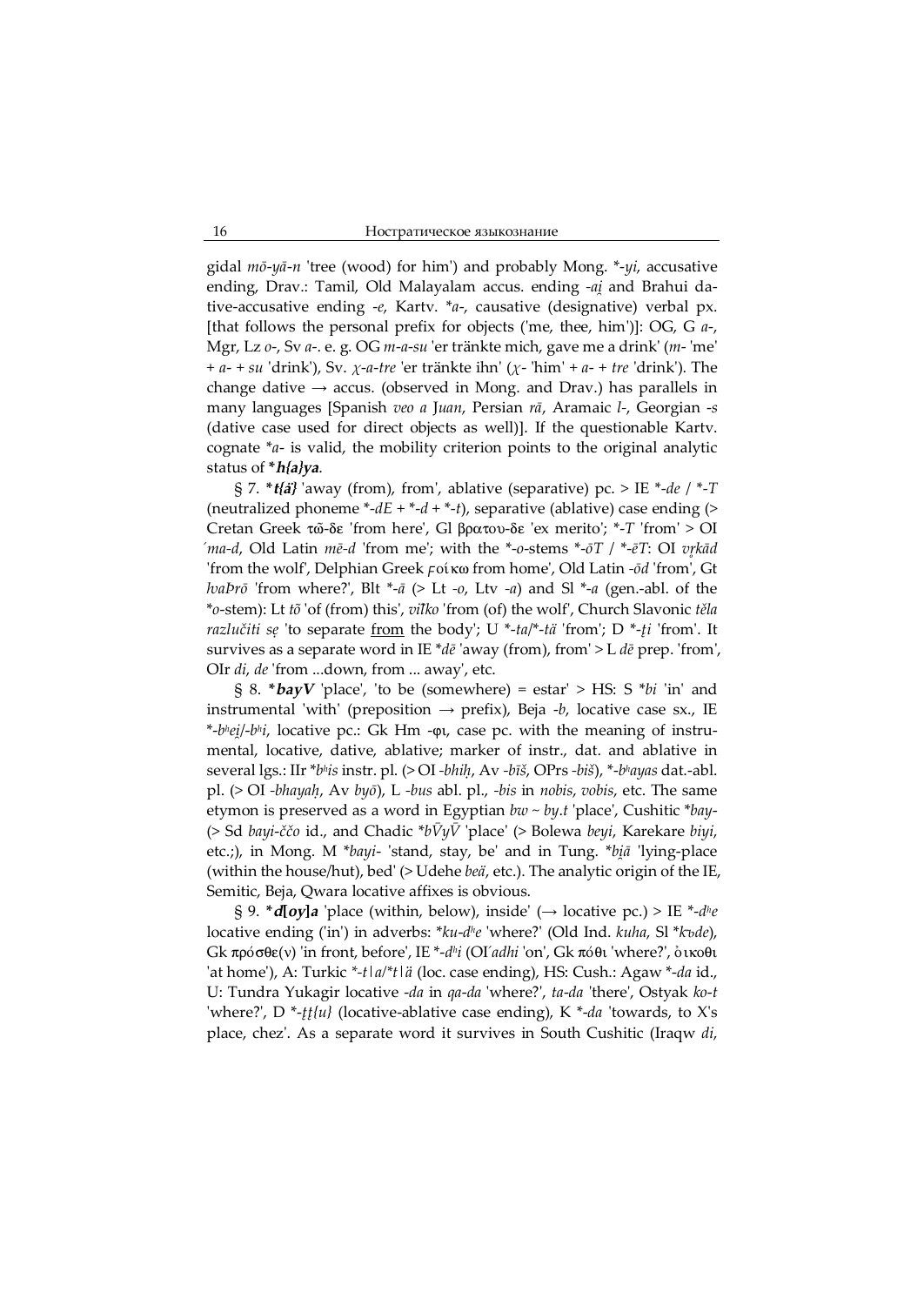Burunge *da* 'place'), in Berber \**d* (preposition 'in', directional particle \**d* 'her-'), Tungusic \**do* 'inside'.

§ 1O. **\****mENV* (= **\****mEńV*?) 'from' > HS: Sem. \**min* (or \**minu*?) 'from, out of' > Bibl. Hb., Bibl. Aram., Jewish Aram. *min ~ mi*- + gemination of a consonant, Phoen. *mn ~ bn*, Syriac *mɛn*, Arabic *min*, Sabaic *mn*, Tigre *mзn*, Mehri, Jibbali, Soqotri *mзn*, Eblaitic *minu* id. || Eg *m* 'aus etw. heraus, von einem Ort an' || K \*-*man*, ending of the ergative case > Old Georg. -*man*, Georg. -*m*, -*ma*, Svan -*m* id. | IE: Narrow IE \*-*mos*, ending of ablative-dative pl. > Lt. *-mus*, *-ms*, Slavic \*-*mъ* (> OCS *-mъ*, etc.) id.; NaIE \*-*mis* instrum. pl. > Lt. *-mis*, Slavic \*-*mь* (> OCS *-mь*, etc.); Narrow IE \*-*mis* x \*-*mos* > Germanic dat./abl./instr. pl.\*-*miz* > Old West Germanic {Kluge} -*m*(*i*)*s* (in n. pr. V*atvims* 'Vatviabus', A*flims* 'Afliabus', S*aitchamim*(*i*)*s* 'Saithamiabus'), Gothic, Anglo-Saxon *-m*, Old Norse *-mr* ◊ The final \*-*s* in \*-*mos*, \*-*mis* may go back (through the infl. of other cases of pl.) to IE  $*-(e)$ s of pl. ( $\leq N * \{i\}$ V $\leq a$ 'they')  $\Diamond$ The loss of  $*$ -*N*- in IE may be accounted for either by the reg. change N $*$ *ń* > IE  $*_i$  (if the N etymon is  $*_mE^nV$ ) or by reduction in a grammaticalized (hence unaccented) word  $\rightarrow$  morpheme.

§ 11.  $*\mathbf{yu}_\mathsf{L}\mathsf{L}_\mathsf{I}$ **f**<sup> $\mathsf{t}$ <sup>1</sup> 'with, beside' ( $\mathsf{L} =$  unspecified consonant) > IE: Ht *-it*</sup> 'with', K \*-*it*, ending of the instrumental case, A: Tungusian *\*-ji* (< \*\*-*di*) id., D \*-*tV*, ending of the sociative case. As a separate word it survives in HS: Semitic \**ʔittV* id. > Akkadian *itti*, *ittum* 'with, along with', 'by' (agens of passive verbs), Bibl. Hebrew *ʔet* 'with' (*ʔitt*- before pronominal endings: *ʔit t*-*ī* 'with me', etc.) and in U: Finno-Ugric \**yuttV* > Ugr \**yuttV* 'with' > proto-Vogul \**yɔt*, proto-Ostyak pOs \**yŏt* 'with'.

§ 12.  $*2VrV$  (>  $*rV$ ) - theme-focalizing (topicalizing) particle > A  $*te$ -*r*{a} id. (marked topicalizing case, sg. of \**t῾e*- 'der, das') > M \**te*-*re* (theme-focalizing case  $\infty$  stem of obl. cases *\*te-gün*) 'that' (used also as 'he'), Tg \**tere ~* \**tarV* 'that, he' || IE: nom.-acc. ending \*-*r* in heteroclitic nouns: nom.-acc. sg. \**wodo*(:)*r* 'water' (> Ht *watar*, Gk , AS *wæter*, OHG *waßßar*, etc.)  $\Diamond$  gen. sg. \*wed-n-os ~ \*ud-n-os (> Ht wetenas, Gt watins, Gk ὕδατος [≈ \**udtos*], etc.) || HS: Eg *ʔyr* 'as for' (topicalizing pc., preceding the topic word). Since this particle remains analytic in Eg, it is likely to have been analytic in pN.

§ 13. **\*** $\delta$ *in* $\{A\}$ 'place' ( $\rightarrow$  'in' in daughter-lgs.) turned into a locative suffix in Uralic and Kartvelian: Ur. \*-*na*/\*-*na* 'in' (F *koto-na* 'at home'), Kartv. \*-*na*, \*-*n* 'in', surviving in adverbs: Old Georg. *si*-*na* 'inside', *ci*-*na* 'in front (of)', *ze*-*na* 'above', *uk*(*u*)*a*-*na* 'behind', *gusin* 'yesterday', etc.), HS: Omotic \*-*n* (locative ending in adverbs (Gofa *gaca*-*n* 'in the middle', *giddo*-*n* id., 'in between', *bolla*-*n* 'above'); Alt.: proto-Mongolian \*-*na*/\*-*ne*: \**qoyi*-*na* 'in the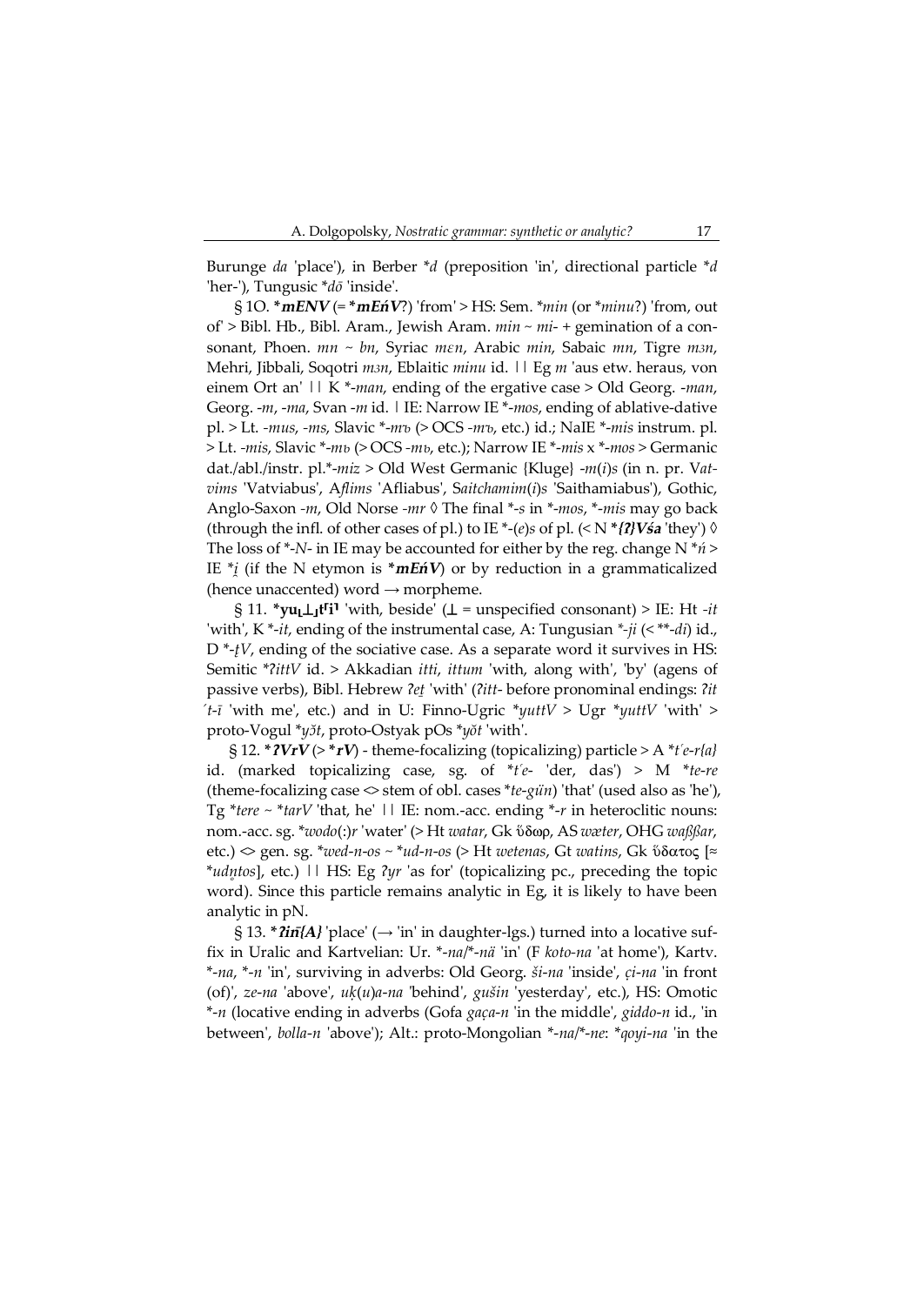rear, back', \**dotu*-*na* adv. 'inside', *\*gada-na* 'outside', etc.'; Drav. \*-*in*, \*-*nV* 'in' (e. g., Old Telugu *-ə*(*n*), *-ni*: *perumatən* 'in the west', *baranasi-ni* 'in Benares'); IE \*-*en*/\*-*ne*, locative sx.: Ht *-an* id. (*andan* 'inside', *appan* 'behind', *piran* 'in front'), Vedic *kṣam-an* 'on earth', Latin *super-ne* 'upwards, from above', *infer-ne* 'below'). But in some languages it remains an autosemantic word (Turkic \**īn* 'holeair of an animal', Manchu *un* 'straw-littered bedding-place in a pigsty'; Finno-Ugrian \**{i}n*|*nV* 'place' > Old Permian, Ziryene *in* 'place', Old Hung., Hung. [dial.] *eny* 'geschütztes Ort') or functions as a preposition (S \**ʔina* 'in' > Akk. *ina ~in* 'in', Eblaitic *in* 'in', Berber: Nefusi *in* 'in'; IE \**ʔen*/\*, \**ʔeni* in' > Greek , Latin, Gothic, Anglo-Saxon, OHG *in*, Lith. Lt *ị*, etc.). The analytic origin is obvious.

§ 14. The origin of the genitive case markers: [1] **\****nu* (see above), [2] **\****{y}iyo* (see above), [3] the pronominal particle **\****ha* 'ille' or **\****he* 'that' + pronominal \***sE** 'he\she' (see above); the meaning of genitive is expressed here syntactically: in groups "noun  $N_1$  + nominal  $N_2$ " the noun  $N_1$  functions as genitive, so that the nominal phrase "N<sup>1</sup> *\*ha|e sE*" means '*N1's that',* i. e. 'that of the N1' (the meaning of *\*ha|e* reduced to that of an article) > IE \*-*os*/\*-*es* (preserved best in the nominal inflection of consonantic stems) > OI *-as* (*g* of consonantic nouns, e. g. *rajñ*-*as* "king's"), Gk -oc (id.), L -is (< \*-*es*), OLt *-es* (*ákmen-es* 'of stone', *móter-es* 'mother's', *dukter-és* 'daughter's'), Lt *-s* (*akmeñ-s*, *dukter-s*), pSl \*-*e* (e. g. OCS камене *kamen-e* 'of stone'), Gt *-s* (*gumin-s* 'person's'), Ht *-as* (*halki-as* 'of corn'), K \*-*is* (*~* \*-*s ~* \* -*as*), marker of the genitive case > OG, G -*is*, -*s*, Mg -*is*, -*s*, Lz -*s*, Sv -*is* (*~ s*), -*as* (-*as*) id. In order to understand this construction, we must keep in mind that sequences of demonstrative pronouns (and demonstrative particles) had syntactic properties of nouns (unlike singular demonstrative pronouns. cf. below § 51, point 6). Very archaic forms are present in the IE heteroclitic nouns: \*-*nos ~*\*-*nes* in Ht *pahhuenas* 'of fire', *witenas* 'of water', OLt *wạndenes* id., OI *yaknas* 'of liver' - cp. nom. *yakt*); the underlying N word group is  $N_1$ + \**nu hV sE* [= \**nu* gen. + deictic \**ha* or \**he* + pronominal \**sE* = lit. "the N<sub>1</sub>'s he", i.e. 'that of the N<sub>1</sub>']; the deictic pc. and the prn. function here as nominalizers of a phrase *(\*wete nu hV sE* literally means 'that of the water'). A combination of several genitive markers may be discerned in the IE genitive form \**tosyo ~* \**tes*(*y*)*o* (of the demonstrative pronoun \**so* / \**tod*) > Old Ind. *tasya*, Gk τοῖο (~ τοῦ), Gt *Þis*, as well as in Latin *ist-īius* and in OCS *ceso*.

§ 15. **\****sawV* '(in the) middle' > IE: Narrow IE \*-*su*, locative pl. ending  $(\rightarrow \text{ 'among'} \rightarrow \text{ 'in the middle'}), e. g. \sqrt[k]{w_0(j)} - su \text{ 'among wolves' (with the pl. }$ marker \*-*oi*- from the declension of demonstr. prns.) > OI *vrk* $\bar{e}$ - $\bar{e}u$ , Old Lith.,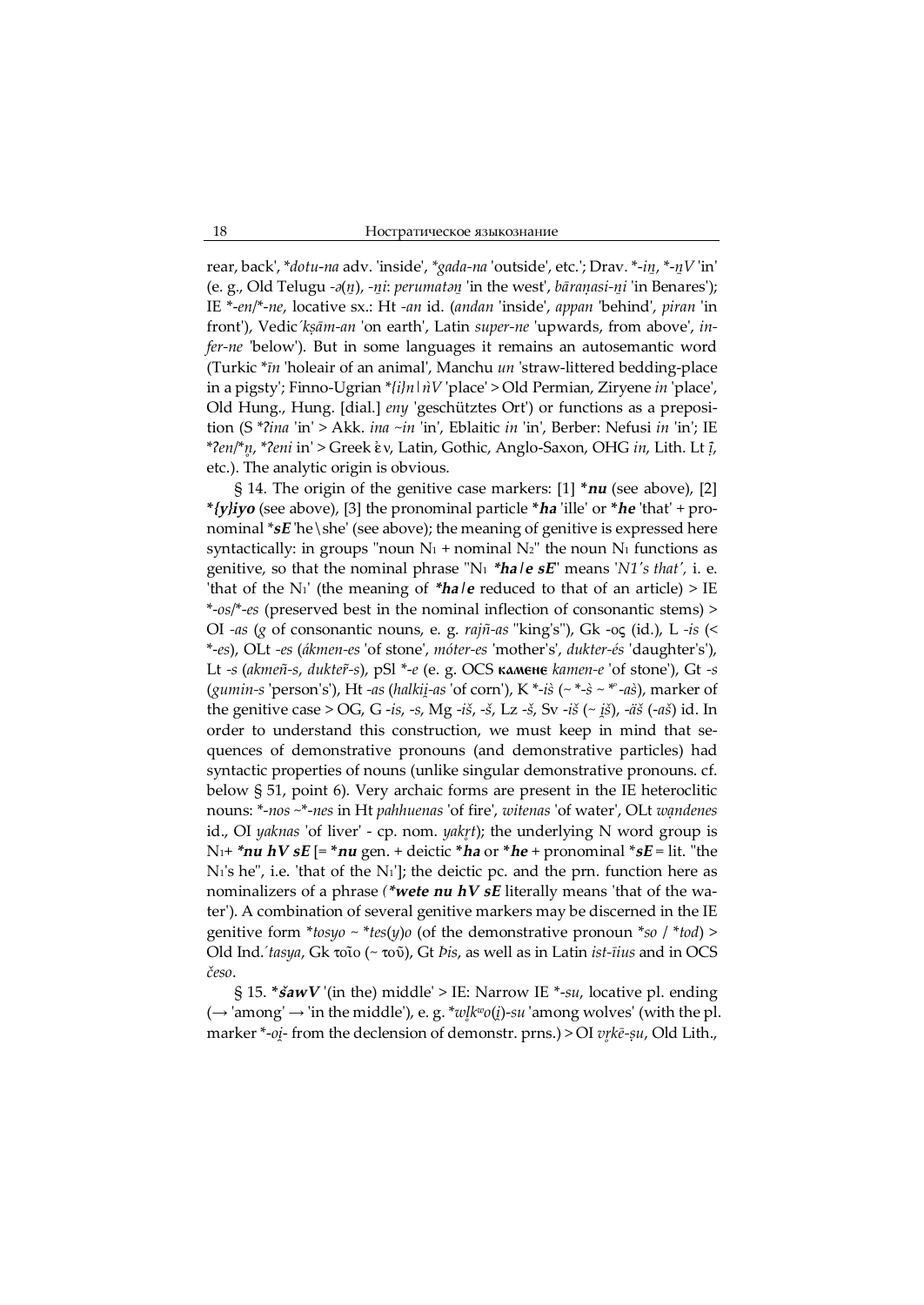Aikštaitis Lith. *vilkuo-su* (Standard Lt *vilkuo-se* with the change \*-*u* > *-e*  under analogical influences), Slavic \**vьlc*-*ě*-*χъ* (> OCS *vlъcěxъ*), Gk [transformation  $*$ - $su$  > - $\sigma$  due to the infl. of the locative sg. ending  $*$ -*i* or of the Gk locative marker - $\varphi$ ι < \*-*b<sup>h</sup>i*] 'among wolves', Narrow IE \**sūnu-su* 'among sons' > Old Ind. *sunu-ṣu*, Aikštaitis Lith. *sunuo-su*, Standard Lt *sunuo-se*, Sl \**sɨnъ*-*χъ* (> OCS *sɨnъxъ*), Narrow IE \**toi*-*su* 'among \ in these' (m. pl.) > OI *teṣu*, OCS *těxъ*, Lith. *tuose* || K \**sowa*- or \**suwa*- 'middle, in the middle' > Old Georg. *suwa*- *~ sowa*- 'middle' (*suwa ɣames* 'midnight'), etc. || HS: Central Cush: Awngi *зsew*, Damot *sAwī*, Kunfäl *sew* 'heart' || Uralic: Finno-Ugr. *\*s|sawta* 'lungs' > Lowland Cheremis *soδo*, Highland Cheremis *soδ* id., proto-Lappish \**sovte* 'gill(s) (of a fish)' || Alt.: Tund. \**saya*(*n*) 'interstice between fingers (toes)'. It is obvious that IE \*-*su* goes back to a N word.

# B. The origin of plural forms

§ 16.  $*$   $yE$  (=  $*$   $y$ {*i*}?) 'these, they' (animate plural deictic element) > IE  $*$ -*i*, plural marker of animate gender (> Narrow IE m. and f.) of dem. and interr. pronouns, e. g. \**to*- 'these' [animate gender] > Old Ind. *te*, Loth. *tiẽ*, OCS *ti*, Old Russian *tě*, Russian *te*, Goth. *Þai* id., Greek (Boœtic, Doric, Homeric) (masc. pl. article), etc.; the pattern was later adopted by thematic nouns and adjectives in Latin, Greek, Lith. and Slavic (Latin -*ī*, Greek -ot, Lith. -ai, Slavic \*-*i*) || Uralic \*-*yi*/-?*i* (> -*i*-, -*i*-), pl. marker in oblique cases > F *koulu-i-ssa* 'in schools', North Lappish N *sul lu-i-d* accus. 'islands', Kamassian  $\frac{4}{3}$ *a*<sup>*z*</sup>*i*-*m* 'rivers' (acc.) || Altaic: Tung. \*-*ye*, pl. of the interr. pronoun \**ŋ{uy}* 'who?' > Ewenki, Negidal *nī*-*yə ~ ŋī*-*yз*, Lamut *ńī*-*yз ~ ŋī*-*yз*, Orochi *ńī*-*yз* 'quiénes?' || HS: Old Eg. *y-*, pl. marker of dem. pronouns: *ypn* 'these' m., *yptn* 'these' f.  $\ll$  *pn* 'this' m., *tn* 'this' f.), *ypf* 'those' m., *yptf* 'those' f.  $\ll$ sg.: *pf* m., *tf* f.), *ypw* 'these' m., *yptw* 'these' f. ( $\leq$  sg.: *py*  $>$  *pw* m., *ty*  $>$  *tw* f.); Berber  $*$ *ī*-, nominal px. of m. pl.:  $*$ *ī*- $\gamma$ *ūnāb* 'feathers'; Beja  $\gamma$ *ā* / *ā* 'the' nom. pl. m.,  $y\bar{e} \sim y\bar{i} / \bar{e} \sim i$  acc. pl. m. The mobility criterion suggests the original analytic status of this etymon.

§ 17. **\****{ʔ}Vś<sup>V</sup>* 'they' > IE: [1] \*-*es* (< \*\*-*ʔes*), nom. pl. (animate gender) (with consonantic stems: Old Ind. *-as*, Greek -ες, Gothic -s, Latin -es), [2] \*-*n*-*s* (< \*-*m* acc. + \*-*s* pl.), acc. pl. (animate gender) || Kartv. \*-*Vs* > Megrel -*es* / -*is*, Laz -*es*, verbal ending of 3 pl. aor. || Alt.: Chuvash -*əś ~ -əźə* 'their', -*əś* (3 pl. ending of verbs); Mong. \*-*s*, pl. of nouns (Middle Mong. *uge*-*s* 'words', *ere*-*s* 'men') || Ur.: Ziryene -*зś*, pl. of adjectives: *ʒeńɨd*-*зś* 'short' (pl.) || HS: West Chadic {Kraft} \**sun* 'they', \**su*(*n*) 'their, them' (in some Ch lgs.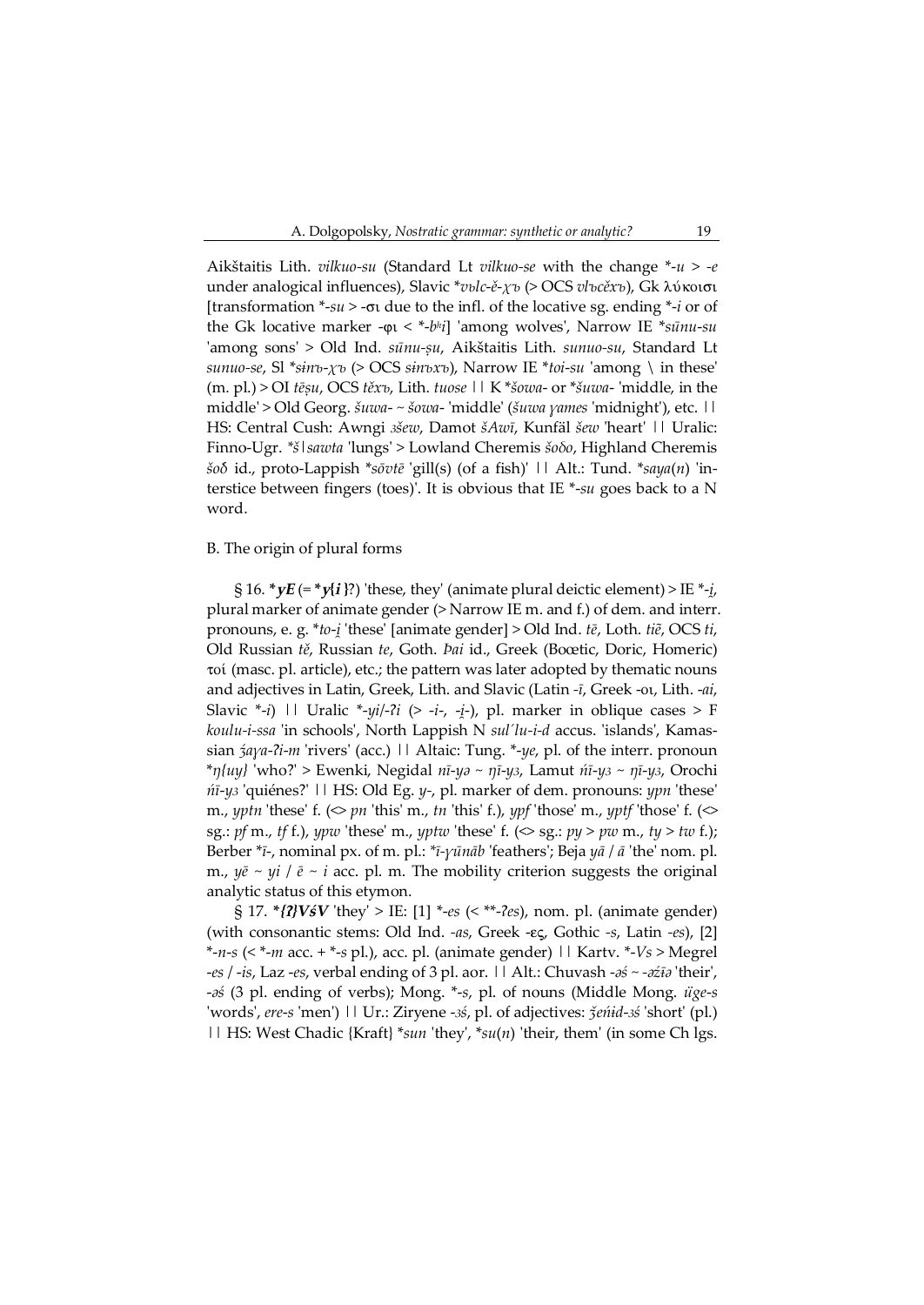postnominal, pre- and post-verbal) (> Hausa *su* 'they, them, their', Bolewa *su* 'they', -(*s*)*su* 'their', Fyer *són*, Bokos *sín*, Dwat *suŋ* 'they'). The original analytic status of this etymon is evidenced by its mobility and by its survival as a word in Chadic.

§ 18. **\****ʔa{h}a* 'thing(s)', collective pc. of inanimate (≈'de ҫa') > IE \*-*h* > \*-*ə*, ending of pl. ntr. (nom.-acc.) > OI *-i* (*asti* 'bones'), Av *-i* (*naməni* 'names'), Gk -'four' (pl. ntr.), OI *cátvar-i* id.; in the paradigm of thematic nouns \*-*eh*  $[=$  \**eA*<sup>1</sup>](the stem-final vw.\*-*e* + pl. ntr. ending \*-*h* = *A*<sup>1</sup>) yields: (1) NaIE *\*-a*, e. g. \**yuga* pl. ntr. (nom.-acc) 'yokes' > Vd *yuga*, Gk , L *iuga*, Gt *juka*, OCS *iga*; Anatolian IE \*-*a* id. > Hittite, Luwian *-a*; Drav. \*-*a*, inanim. pl. ending in pronouns of the 3rd person (Ml *iv-a* id.); HS: Semitic patterns of nomina collectiva (> Arabic, Old South Arabian and Ge'ez "broken plurals": Arabic *ʔa*12*a*3- (*ʔaqdam*- 'footsteps' ← sg. *qadam*-, *ʔasmaʔ*- 'names' ← *ʔism*- 'name', *ʔabwab*- 'doors' ← *bab*- 'door') and *ʔa*12*u*3- (*ʔanfus*- 'souls' ← *nafs*- 'soul', *ʔawguh*- 'faces' ← *wagh*- 'face'), Gz patterns *ʔa*12*a*3 (*ʔaznab* 'tails' ← *zanab*, *ʔadbar* 'mountains' ← *darb*), *ʔa*12*u*3 (*ʔahgur* 'cities, towns' ← *hagar*,  $2ahk\bar{u}$ l 'fields'  $\leftarrow$  hukl),  $2a12a3$  ( $2ashal$  'cups'  $\leftarrow$  sahl [sahl],  $2abkal$  'mules'  $\leftarrow$ *bakl*), OSA pattern *<i>?*123 (*?hgr* 'cities'  $\leftarrow$  *hgr*); Sem. \*-*ā*, pl. of fem. and inanimate nouns: pred. gender  $*$ -*ā* (> WS pl. f. ending of the form of state  $\rightarrow$ new perfective: \**mawit*-*a* pl. f. 'are dead' → pl. f. 'died' > Arabic *mata* id.), in nom., acc. and gen. this \*-*a*-form has a substantivizing ending \*-*t*- (nom. \*-*t*-*u*, acc.-gen. \*-*t*-*i*, with the determiner \**m* it is nom. \*-*t*-*um*, acc.-gen. \*-*t*-*im*): \**layl*-*a*-*tu*/*i* 'nights', \**layl*-*a*-*tum*/*tim* 'the nights' > Hebrew *lel*-*ot*, Akk. *līl-a-tum*/*tim ~ līlia-tum*/*-tim*. Both in IE (Old Indian, Greek) and in Sem. (Arabic) the noun forms with the reflexes of **\****ʔa{h}a* are treated syntactically not as plural, but rather as singular: if the subject is an **\****ʔa{h}a*-"plural", the verbal predicate is singular. This suggests that the original function of **\****ʔa{h}a* is to form collective nouns. The word group **\****mi <sup>ʔ</sup>a{h}a* 'what thing(s)?' (with the interr. pronouns **\****mi* 'what?') gave rise to inanimate interrogative pronouns ('what?'): Semitic \**mah* 'what?' (> Ugar. *mVh*, Arabic Ar *mah ~ ma*, Hebrew *ma* + gemination of the initial consonant), Berber \**maH* id., Finno-Ugric \**ma*, Chuvash *ma* 'what?'. The mobility criterion proves the original analytic status of this etymon.

§ 19. **\****n|n{a}*, prn. of collectivity and plurality > IE: "primary" verbal ending \*-(*e*)*nti* 3 pl.  $\left[\diamondsuit^*$ -*ti* 3 sg.] and "secondary" verbal ending \*-(*e*)*nt*  $\left[\diamondsuit\right]$ \*-*t* 3 sg.] [\**t* in the 3 pl. ending is from 3 sg. (generalization in the forms of the 3rd person) || Kartv. \*-*en*, verbal ending of 3 pl. (Old Georgian *cam*-*en da swam*-*en* 'edunt bibuntque'); \*-*n*-, marker of pl. in the casus rectus (OG -*n*- (*kac*-*n*-*i* 'men') || HS: Sem. \*-*an*- > Arabic -*an*-, sx. of collectivity (*fursan*-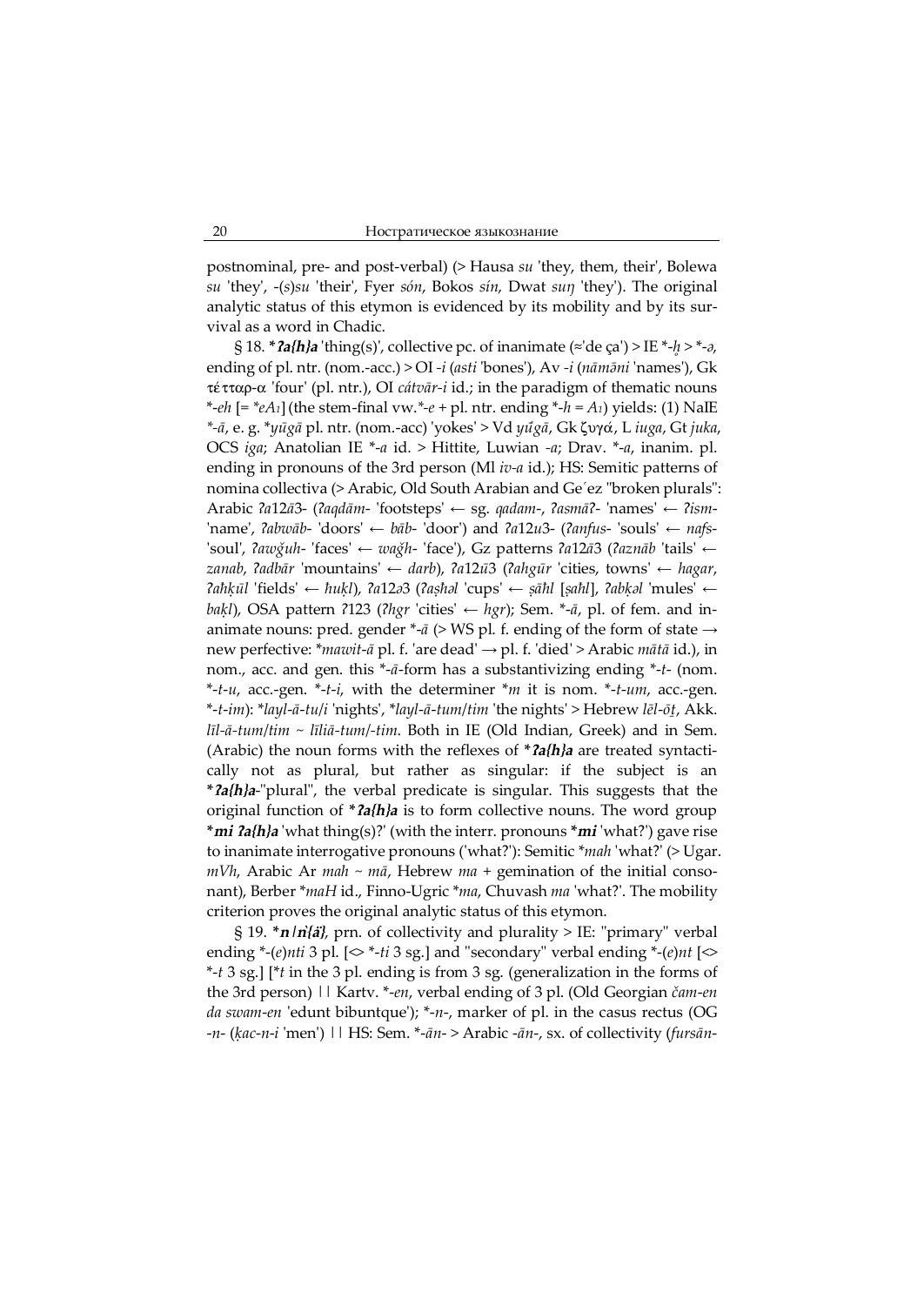'riders'  $\Diamond$  *fāris*- 'a rider'), Ge 'ez -*ān* (pl. of masc. nouns and adj.: *kasīs*-*ān* 'priests'), Akkadian *-an-* (suffix of "individualizing plural": *il-an-u* 'personal gods'); Sem. \*-*na*, marker of the rel. mood in 2 pl. m. and 3 pl. m. of verbs > Central Sem. ending of imperfective indic. (in 2/3 pl. m.) (Ar -*na ta*-*ktub*-*u*-*na* 'you [2pm] write \ will write', *ya*-*ktub*-*u*-*na* 'they [m.] write \ will write'); B pl. ending of nouns \*-*an*, \*-*īn*; Cushitic (Agaw, East Cush.) \*-*an*, nominal sx. of pl.; Chadic pl. marker \*-*n* in pers. pronouns || Alt.: Mongolian \*-*n*, pl. suffix of nouns (Middle Mong. *noqa*-*n* 'dogs'), Tung. \*-(*a*)*na* / \*-(*e*)*ne*, pl. of kinship terms and other animate nouns || The same N morpheme is found in the initial position in Finno-Ugric pl. of dem. pronouns (Finnish *nama* pl. 'these' <> *tama* 'this', *nuo* pl. 'those' <> *tuo* 'that', *ne* pl. 'those'  $\leq$  *se* 'that') and in Old Eg. abstract forms  $[$  < coll.] and in Middle Eg. plural forms of dem. pronouns [Eg  $p^2$  'this, the' m.  $\leq t$ ? f.  $\leq n$ ? abstr. (MEg. pl.), *pw* 'this' m.  $\diamond$  *tw* f.  $\diamond$  *nw* abstr. (MEg. pl.), *pn* 'this [near me]' m.  $\Diamond$  tn f.  $\Diamond$  nn abstr. (MEg. pl.), pf 'that' m.  $\Diamond$  tf f.  $\Diamond$  nf abstr. (MEg. pl.). The mobility criterion proves that the N morpheme was a separate word.

§ 2O. **\****l|larwV* 'together, many' > K \**larw*- > G *larv*-*i* 'a field sown by different kinds of seed', *larva* v. 'baste together (**сметать**)', Upper Bal Svan sx. of pl. *-larw* (*mu-larw* 'fathers'  $\Diamond$  *mu* 'father', *di-larw* 'mothers'  $\Diamond$  *di* 'mother') || Alt. \**la|ar* > Narrow Turkic \*-*lar* / \*-*lar* ({Grønbech 1979} sx. of nomina collectiva plural sx. of nouns and finite verbs)' (Gabain 1950, 84: "in sorgfältigen Handschriften [of OT] wird dies Formans mit dem Nomen nicht verbunden geschrieben"); Mong. \*-*nar* / \*-*ner*, suffix of pl.; it may be genetically identical with Written Mong. *nar* in *nar-mai* 'all, everything'; Manchu *lar seme* 'densely, in multitudes' || ?? Drav. \*-*nar* > (unless a variant of the sx. *-ar*): Old Tamil *-nar*, *-ńar*, pl. sx.: *vila-nar ~ vila-ńar* 'merchants', *makir-nar* 'chieves of the agricultural tract', *muna-ńar* 'warriors', *kila-ńar* 'relatives', *vina-ńar* 'farmers, servants', *paka-ńar* 'enemies'. The formative of pl. in Turk., Mong., Svan and (?) Old Tamil is obviously of analytic origin because it is identical with autosemantic words (Georgian, Manchu).

§ 21.  $*$  *rV yE* (=  $*$  *rV y*{*i}*?), a compound prn. of plurality \ collectivity > IE \*- $\bar{e}r$ /\*- $\gamma$ , 3 pl. ending of the non-active paradigm of the verb > Ht *hi-*paradigm, Narrow IE perfect > Old Ind. *-ur*, Av. *-arə*, Tocharian B *-are*, A *-ar*, Latin *-ere*, *-e*(:)*runt* (e. g. NaIE \**wid*- *~* \**wid*-*er* 'they have seen' > OI *vídur*, Av *vīðare* id., L *videre* 'they saw') || Kartv.: Svan *- ar*, -*īr*, -*er*, -*are*, sx. of nominal pl. || HS: Cush.: Sidamo -*ri*, -*re*, pl. of adjectives and pronouns || Alt.: Tung.: Manchu *-ri*, pl. sx. of nouns, Nanay *mзpз*-*ri* acc. pl. of the refl.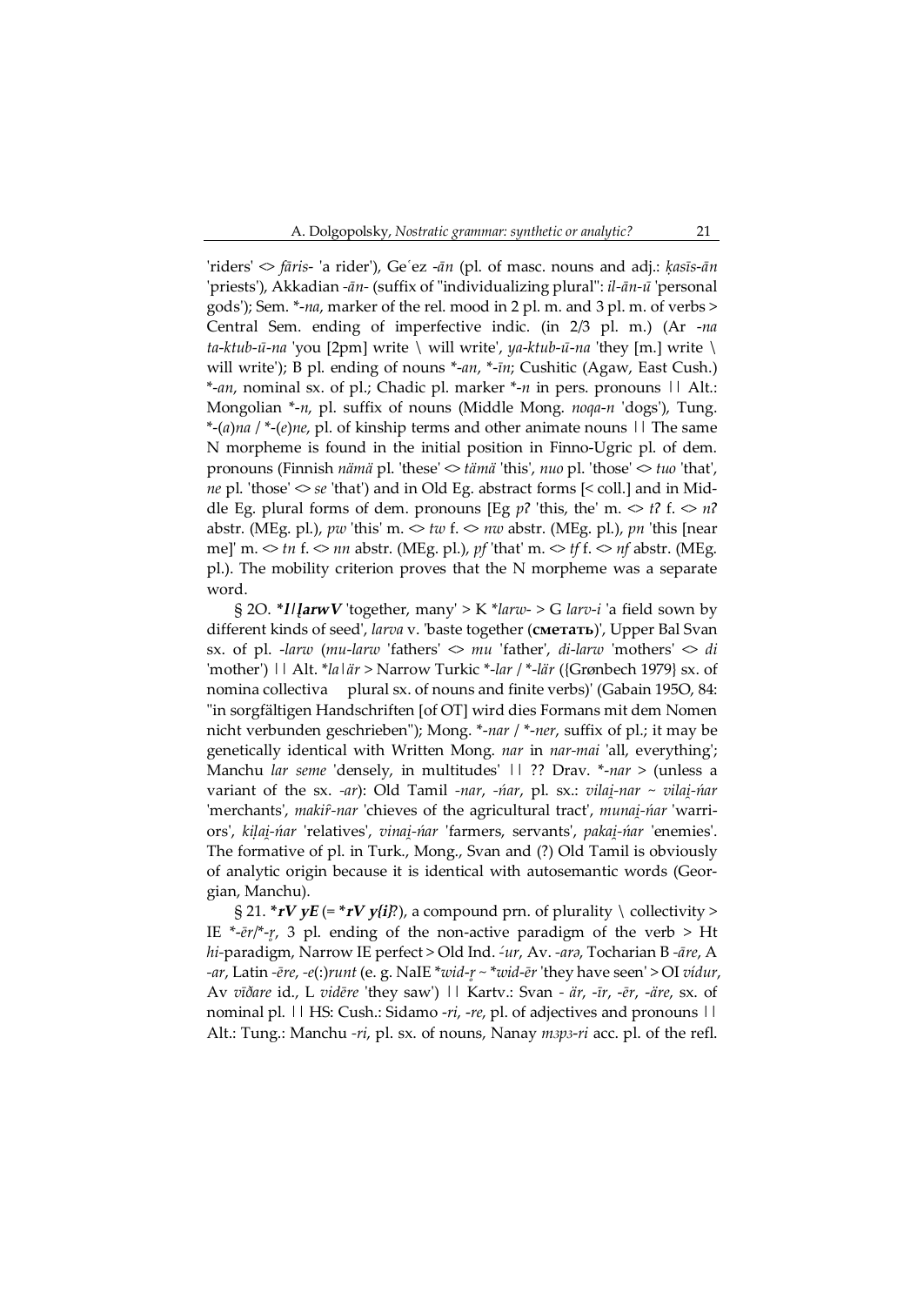pronoun 'sich, **себя**'; Turkic \*-*ŕ*, pl. marker in pers. pronouns: \**bi*-*ŕ* 'we' (> Narrow Turkic \**biz*, Chv *e-bir*), \**si*-*ŕ* 'ye, vos' (> Narrow Turkic \**siz*, Chv *эсир e*-*zir*) || Ur.: Old Yukagir *mi*-*r* 'we', Finno-Ugric \*-*rV*, sx. of collectivity: Highland Cheremis *lulper* 'alder-grove, alder-forest' (<> *lulpə* 'alder'). We suppose that this marker of plurality / collectivity goes back to a N compound: theme-focalizing **\****rV* + pluralizing **\****yE* (= *y{i}*?) 'these, they'.

§ 22. **\****tV* - marker of plurality ('together'?) > K \*-*ta*, plural ending in the oblique cases > Old Georgian, Georgian -*ta* id.; \*-*t*, sx. of pl. subiecti in verbs of the 1st and 2nd person > Old and New Georgian, Megr., Laz -*t*, Svan -*d*; the same sx. functions (in all K lgs.) as a verbal marker of pl. obiecti (with morphological positional limitations that differ in different lgs.) || HS \*-*t*-, marker of plurality (coalesced with the \**t*-endings of different origin and functioning, incl. \*-*t* of the fem.-and-inanimate gender, N **\****<sup>t</sup>a* [dem. prn. of non-active objects] [q.v.] and N **\****{ʔ}atV* 'female, woman' [q.v.]) > Cush. \*-(*V*)*tV*/\*-*VttV*, sx. of pl. || Ural. \*-*t*-, , pl. of nouns || Alt.: Mong. \*-*d*, pl. ending of nouns. In this case the analytic origin of the morpheme is suggested (but not proved) by its position in Katvelian verb conjugation, where it is separated from the marker of person: Old Georgian *vi*-*km*-*t* 'we do' (*vi*- 1st person subjecti + -*km*- 'do' + -*t* pl.  $\diamond$  *vikm* 'I do', *h*-*kmen*-*it* 'fecistis' <> *h*-*kmen* 'fecisti', Svan *χw*-*ari*-*d* 'sumus' (*χw*- 1st pers., -*d* pl.) <> *χw*-*ari* 'sum'. The same is true when -*t* denotes the pl. of the object: Old Georgian *mo*-*u*-*klav*-*t* 'he has seen us'. It means that the pl. marker cannot go back to a synthetic part of a personal pronoun.

§ 23. **\****ʔ{o}mV* 'kin, clan, everybody'. This word is the source of the IE ending of gen. pl. \*-*om*, of the \*-*Vm*-plural in several Cushitic languages and in the Drav. suffix \*-*um* 'all': IE \*- $\bar{o}m$ , e. g. with \*- $o$ -stems: Gk λύκ-ων, OHG *wolf-o*, Lt *vilk-*, OCS влъкъ *wlъk-ъ* 'of wolves', Vd *carath-am* 'der beweglichen', L *deum* 'of gods'; with \*-*n*-stems and \*-*r-*stems: OI *śun-am*, Gk коv-ων 'of dogs', L homin-um 'of men', Lt akmen- $\tilde{u}$ . OCS каменъ *kamen-ъ* 'of stones', Gt *tuggon-o*, OHG *zungon-o* 'of tongues'; in several lgs. the ending \*-*om* was lengthened due to metanalysis: OI *-nam*, L *-orum* (OI *vkanam*, L *luporum* 'of wolves'); HS: East Cush.: Dasenech -*am ~* -*am*, Arbore -*mé ~* -*má*, endings of pl.; South Cush.: Iraqw -*emo* id.; Drav. \*-*um* 'all' > Tamil *ella-m* 'everything, everybody', *yavum* 'everything', Td -*m* 'all, any', etc. The same etymon survives as a root in many languages: HS: S \**ʔumm*-(*at*-) 'kin, clan' (Hebrew *ʔum m*-*a* 'tribe', Arabic *ʔumm*-*at*- 'many people; people, nation'); East Cush.: Af *umman* 'all, every' || IE \**ʔ|Hom*- 'every, all' > Latin *omnis* id., Armenian *amén amên* 'all', etc. || Alt.: Mong. \**omug ~* \**obug* 'clan', Turk.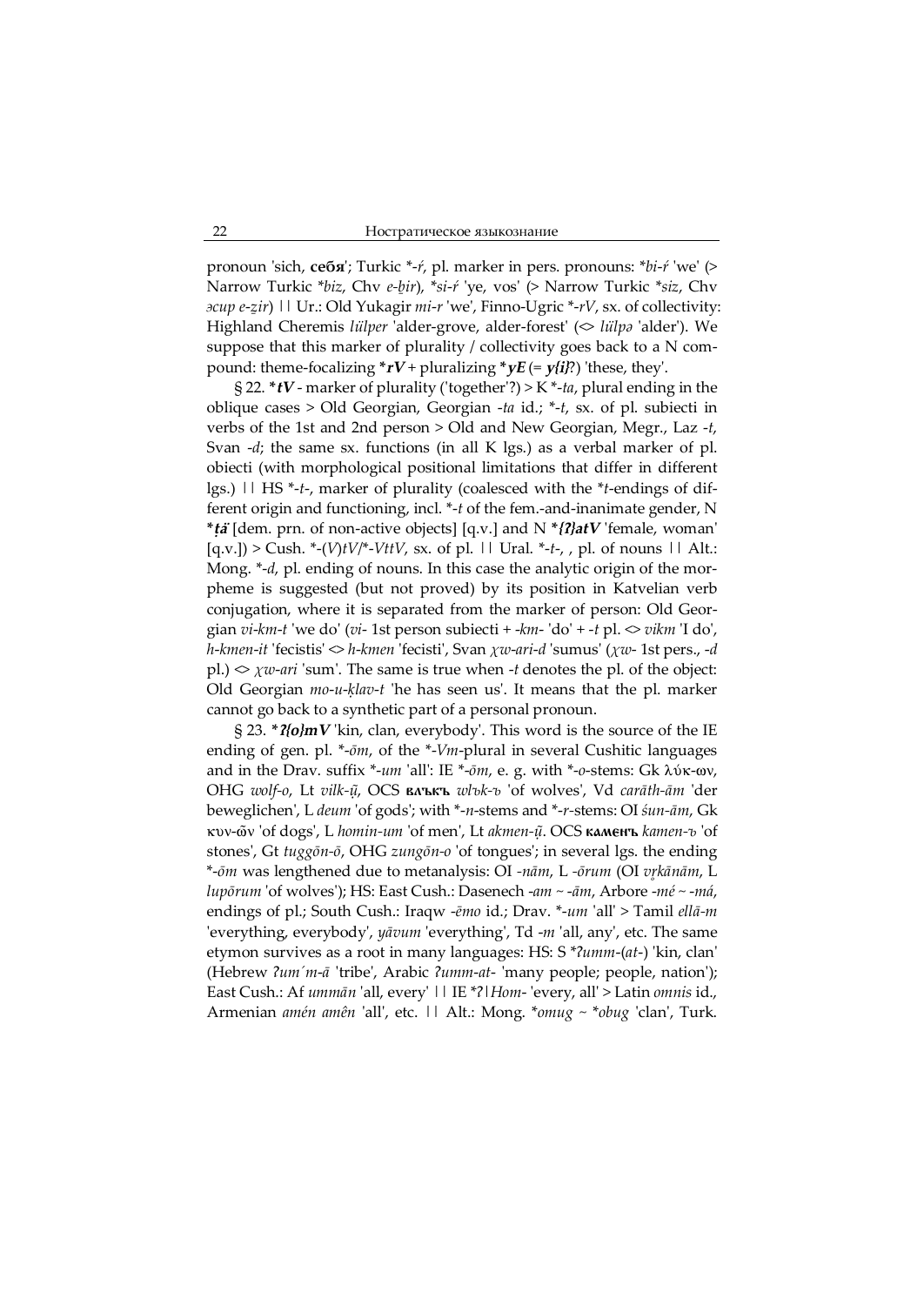\**oba* 'clan, extended family' || Uralic \**{o}ma* > Taz Selqup *omɨ* 'tous les autres'.

## C. Origin of verbal affixes

§ 24. **\****mi* 'I' > IE and Uralic \*-*mi*, \*-*m* (1 sg. marker in verbs), Kartv. \**m*- 'me' (verbal prefix). These affixes go back to a N pronoun (i.e. a word), because **\****mi* survives as a pronoun in almost all daughter-families.

§ 25. **\****<sup>t</sup>{u}* (> **\****<sup>t</sup>i*) and its assibilated variant **\****ś{u}* (> **\****śi*) 'thou' gave rise to verbal endings of the 2 sg. in many langages (incl. IE \*-*si* and -*s*) and survive as pronouns in almost all branches of Nostratic.

§ 26. **\****НoyV* (= **\****hoyV*?) 'by me, my' underlies the IE ending \*-*H* in 1 sg. perfecti, the Ht ending *-hi* (and possibly the laryngeal component of the Narrow IE ending \*-*o* of 1 sg.), the HS (Semitic, Cushitic) \**ʔ*- (1 sg. prefix), Sem. \*-*ya ~ \*ī* 'my' (possessive sx. of 1 sg.), Kartv. \**hw*- (> Georgian *v*-, Svan *χw*-) (verbal prefix of 1 sg. subiecti). It survives as a pronoun in Eg *wy* 'I'. This fact and its mobility points to its original analytic status. For more details see Dolgopolsky 1984.

§ 27. **\****n|n{a}*, prn. of collectivity and plurality > IE: verbal endings of 3 pl. \*-(*e*)*nti* and \*(*e*)*nt* 3 pl. (see above).

§ 28.  $\ast$ *n*  $\ln$ *aSi* 'to go' (→ 'to go to do sth.') > IE  $\ast$ -*n*- (infix of the verbal present stem) || HS: possibly Beja -*n*-present, unless it goes back to the construction \**ʔan* + verbal stem || Alt.: Tung \*-*na*-/\*-*ne*- (verbal sx.) 'go to [do sth.]' > Ewenki *duku*-*na*- 'go to write' (from *duku*- 'write'), Ude *wakca*-*na*-*mi* 'I go to hunt', WrMc *taci-ne-* 'go to learn'. This N root survives as a word in several languages: Eg *nʕy* v. 'go\travel (somewhere)', K \**n*- v. 'want, desire, wish', etc. (for more detals see Dolgopolsky 1992).

§ 29. **\****<sup>c</sup>|ci*, **\****ć|ći* or **\****ĉ|ĉi*, marker of verbal frequentativity / iterativity > IE sx. \*-*sk*-, marker of iterativity / frequentativity (> Hittite iterative/durative sx. *-sk-*, Narrow IE \*-*sk*- as a marker of the imperfective aspect ("present") (e. g. \**gno*-*sk*-*o* 'I recognize, know') || Uralic: FU \*-*će*-, suffix of frequentative verbs: F *-tse*, Vefsen Lappish -*s*-, sx. of durative verbs and verbs of state, Moksha -*śə*-, Erxa -*śe*-, sx. of frequentativity || Alt.: Mong. *\*-ci-*, sx. of verbal intensivity, Tung. \*-*ci*-, sx. of intensive and durative verbs. It is likely that this N particle goes back to some aux. verb (forming a construction that meant  $\approx$  'used to..., tries to...'), e. g. to the verb **\****ĉih{i}* 'to carry' [> Jibbali *shy*, Mehri *shw*|*y*, Shilh *asi*, Izdacen *asi* 'carry', Middle Korean *cí-* 'carry on the back, bear', Arbore *sihis*- (imv. *síh*), Kartv. \**c*-, Drav. *\*cī- / \*ciy-* 'give'].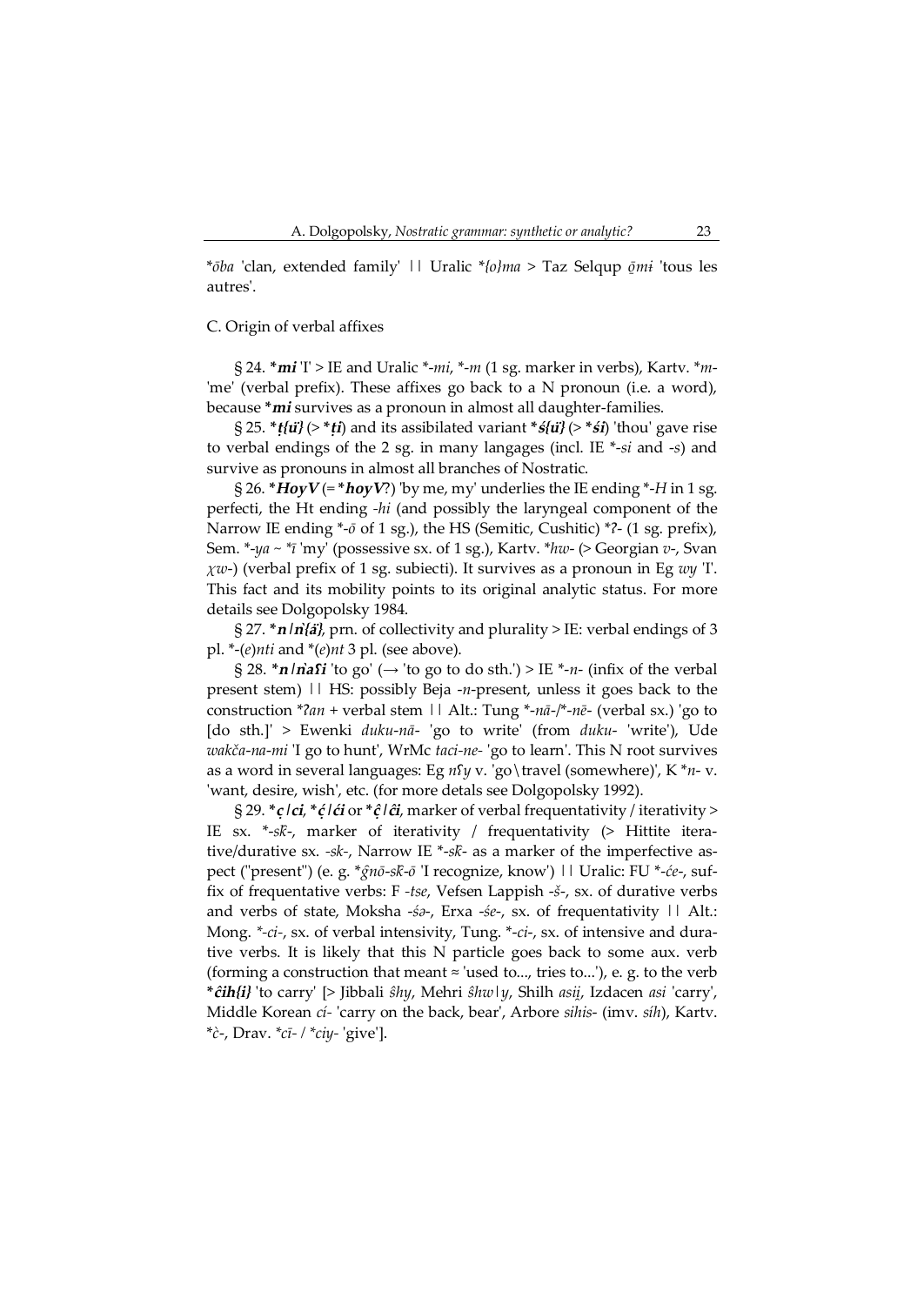§ 30.  $*$ *{s}Ew*[0]*V* 'to want', 'to beg' ( $\rightarrow$  desiderative) > IE: NaIE  $*$ -*s*-, \*-*sy*-: [1] volitive sx. \*-*s*- 'want to' > Old Ind. -*s*- in *śuśru-ṣate* 'he wants to hear', Old Latin *viss-o* > Latin *vīs-o* (\**wed*-*s*-*o*) 'want to see', Goth. *ga-weiso* 'I visit' ( $\rightarrow$  'want to see'); [2] in several lgs. this  $*$ -s-,  $*$ -syo- changed into a marker of future: Greek -σ- in δείξω 'I shall show', λείψω 'I shall leave', Old Latin *dixo* 'I shall say', *faxo* 'shall do', *capsó* 'I shall take', Lith *duos* 'will give', Old Church Slavonic *bɨsẹste-je* 'future' || Alt. sx. with voluntative or optative meaning: Mong. \*-*su*[:] / \*-*su*[:] (\**ora*-*su* 'let me enter!'), Turkic \*-*sun* / \*-*sun*, 3 sg. optative, Tung. \*-*su*, marker of imperative (2 sg., 3 ss.) in several archaic verbs. This N etymon survives as a verb in Turkic \**sab*- 'love', (?) Sem. \**swʕ*|*ɣ* 'cry for help' (for more details see Dolgopolsky 1992).

§ 31. *\*H{e}tV* 'make' (> causativizing morpheme) > A  $*$ <sup>*e*</sup> *et*<sup>*V*</sup> > T  $*$ *et*- *v*. 'make' > OT *et*- v. 'make, create, perform, organize'; ?? HS \*\**ʔt* > Chadic \**taʔ*- v. 'make' (> Daffo-Butura *taʔ* 'build', Buchuma *ḍa*, Bata *ta* 'make'); ? Sem. \**ʔty* > Arabic *ʔty* (pf. *ʔata*) 'undertake (a thing), make (it)'. This N word was grammaticalized in Uralic, Alt. and Drav. to a causativizing suffix of verbs: Ural. causativizing verbal sx. \*-*tt*- > F *-tta-*/*-tta-*: *istuttaa* 'setzen, pflanzen' (<> *istua* v. 'sit, sit down'), etc.; Alt.: Turkic \*-*t*-, causativizing and transitivizing sx.: OT -*t*-: {Cl.} *oqi-t*- 'make so. recite\read' ( $\Diamond$  {Cl.} *oqi:*- v. 'recite\read'); D *\*-tt*-, causativizing sx.: OTm *selutt-* v. 'make so. enter' (<> *sel-* v. 'enter').

§ 32. **\*SuwYV** 'to push, cause' ( $\rightarrow$  'to ask for',  $\rightarrow$  causative) > IE \**seh*-/\**suh*- > Narrow IE \**sewə*- = 'set in motion' > OI *su-*: *súvati* 'sets in motion, vivifies, urges', Hittite *suway-* 'push, urge'; Alt.: Tung. \**sub*- = 'push' > Manchu *subada*- 'push each other', etc.; (?) Drav.: D \* *co{v}*- > Kannada *sō*, *sovu*, *sohu* 'drive off, chase away', etc. ||| This N word was grammaticalized as a marker of causativity: HS \**sV*- > Sem. \**sV*- prefix of causative verbs (S}-stems), Eg. *s-* id., Berber \**sV*- id., Cush. px. \*-*sV*- id. [following the personal pxs.] (in verbum finitum of the prefix-conjugated verbs), sx. \*-*sV*- [preceding the sxs. of person-gender-number] (in verbum finitim of the suffix-conjugated verbs and in some nominal forms of verbs); ? Alt.: Japanese (incl. Ryukyu ds.) -*s*-causative: J *noko-s*(*u*) 'leave behind' <> *noko-r*(*u*) 'remain'.

§ 33. **\****t{a}wV* 'head' (→ 'oneself') > Kartvel. \**taw*- 'head' > Old and New G *tav*-, Laz *ti*- 'head', Megrel *ti*-*sa* 'to himself, home' (lit. 'into head'); HS: Omotic: Sezo *tu-wi*, Chara *toya* 'head'; South Cushitic: Iraqw *ti* 'oneself; each other'. In HS and in Anatolian IE this N word turned into a reflexivizing affix: HS: Sem. prefix \**t*- and infix \*-*t*- (following the first radical) with the reflexive (→ reciprocal, passive) meaning: Akk. *iCtaCVC*, Arabic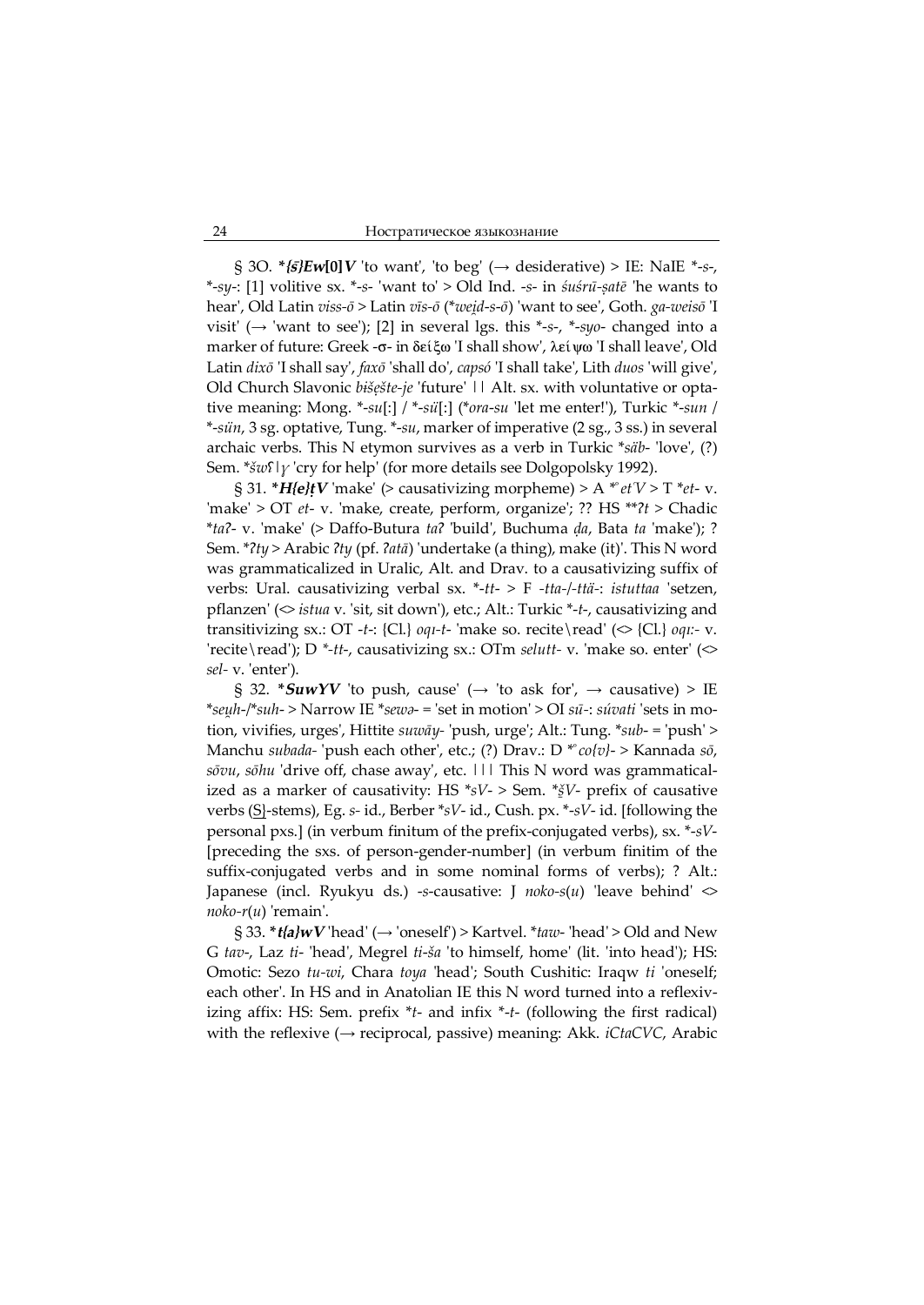*yaCtaCiCu* (VIII form), Biblical Aram., Jewish Aram. *yitCəCi*/*eC*, Syiac *nɛtCCaC*, Ge῾ez *yətCaCaC*, etc.; Berber \**tw*- *~* \**t*-, prefix of passivization (Twareg *twəǵrъw ~ tъǵrъw* v. 'be found'; Cushitic \*-*t*-, reflexivizing (→ passivizing) prefix of prefix-conjugated verbs (e. g. Beja present -*etlīw* 'burn oneself' from -*liw* vt. 'burn') and the first element of the suffixal part of suffix-conjugated verbs (Sidamo *as-iḍ-* v. 'make for oneself, make oneself' <> *as-* v. 'make'); IE: Hieroglyphic Luwian *-ti* 'sich', Luwian, Lycian *-ti* (reflexive particle), Hittite -*z*, *-za* id.

§ 34.  $\star$ *woy*[*<i>ʔ*] $E \sim \star$ *wo*[*ʔ*] $yE$  'power, ability' > IE  $\star$ *weiH-* > NaIE  $\star$ *weia-* / \**wī*- 'strength, force' > OI *vayas* 'energy, strenghth, power', Gk (with a long  $\bar{\iota}$ ) 'strength, force', L  $\bar{v}i$ <sup>-s</sup> (a  $\bar{v}im$ ) 'force, strength, power' || HS: Sem. \**wʔy* > Arabic *waʔy*- 'strong beast', *wʔy* (pf. *waʔa*, 3m ip. *ya*-*ʔī*, n. act. *waʔy*-) 'promise, threaten' || U: FU \**woye* 'be able, (?) be strong' > Finnish *voi-*, Est. *või-* 'be able', Finn. *voi-ma*, Est. *võim* 'power, might', etc. || A: Turkic \**u*- or \**u*[:]*y*- > Old Turkic *u*- 'be able, capable' ||| This pN word may be the source of the passivity / intransitivity marker in daughter-lgs.: HS \**wV*- *~*  \*- $u$ [:]- > Eg. -*w*, verbal suffix of the passive form  $\vert \cdot \vert$  Sem.: (1) \**w*- as the additional first radical of verbs of state and quality: \**w|ytb* 'be good' (> Hb., Aram., Syriac *ytb*) - cp. \**tab*- 'good' (> BHb *tob*3, etc.); (2) \*-*u*- *~* \*-*u*- as an apophonic prefixnfix of passive.: Central Sem. \**y*-*u*-12*a*3- 3 m. passive of the basic stem [> Arabic *y*-*u*-*qtal*-*u* 'he is\will be killed'], \**y*-*u*-*sa*-12*a*3- 3 m. pass. of the caus. S}-stem (> BHb *y*-*ɔ*-*slam* 'it will be completed\restituted', Ar *y*-*u*-*slam*-*u* 'he will be kept safe'), etc || U: FU \*-*wV*- (*~* \**wVy*-?), passivizing and intransitivizing verbal sx.: Finn.  $-u$ -/- $y$ - ( $n\ddot{a}ky$ - 'be visible'  $\leftarrow$   $n\ddot{a}k$ e-'see', *kaatu-* 'fall, overturn' ← *kaata-* v. 'fell'), Est. *-u-*/*-i-* (passive / intransitive: *kordu-* 'repeat oneself, recur' <> *korda-* vt. 'repeat'), Norw. Lappish *gaw dnu-* 'be able to be found, exist' ← *gawd nâ-* 'find', Erzya *kadovo*- 'remain' ← *kado*- 'leave, desert', etc. || A: Turkic \*-*u*-/\*-*u*-, suffix of reflexive verbs and of denominative verbs of quality ('become X'): Old Turkic *sas*-*u*- 'losmachen' ← *sas*- 'lösen', *bay*-*u*- 'become rich' ← *bay* 'rich', etc. || Tung. \*-*bu*-, verbal sx. of passivity (and causativity): proto-Tung. \**ŋun*-*bu* 'be said, cause to say' > Nanay *umbu*- 'be said' ← *un*- 'say' || Gilyak: Amur Gil. *v*-, Easy Sakhalin Gil. *w-*, prefix of the reciprocal voice ◊ Illich-Svitych 1967: 364 (\**woj{H}ʌ* '**сила**': IE, T, BF), Illich-Svitych 1971: 13 s. v. **Пассив** *wʌ*.

§ 35. **\****me***[***y***]***nU* 'oneself, one's own', 'body' > IE: NaIE \**monwo*-/?\**menu*- 'alone' > proto-Greek \*μόν<sub>F</sub>ος > Greek: Attic μόνος, Ionic μοῦνος id. | | Hittite *minu* 'alone' || HS: Eg. *mn* 'a such and such' ({Vc.} 'un tel') (x N **\****man<sup>u</sup>* 'man, male') > Bohairic Coptic -ман *-man* in пафман *paphman*, паѳман *pathman*, etc. 'a certain person \ thing' || Cush.: Dahalo *móni* 'self', East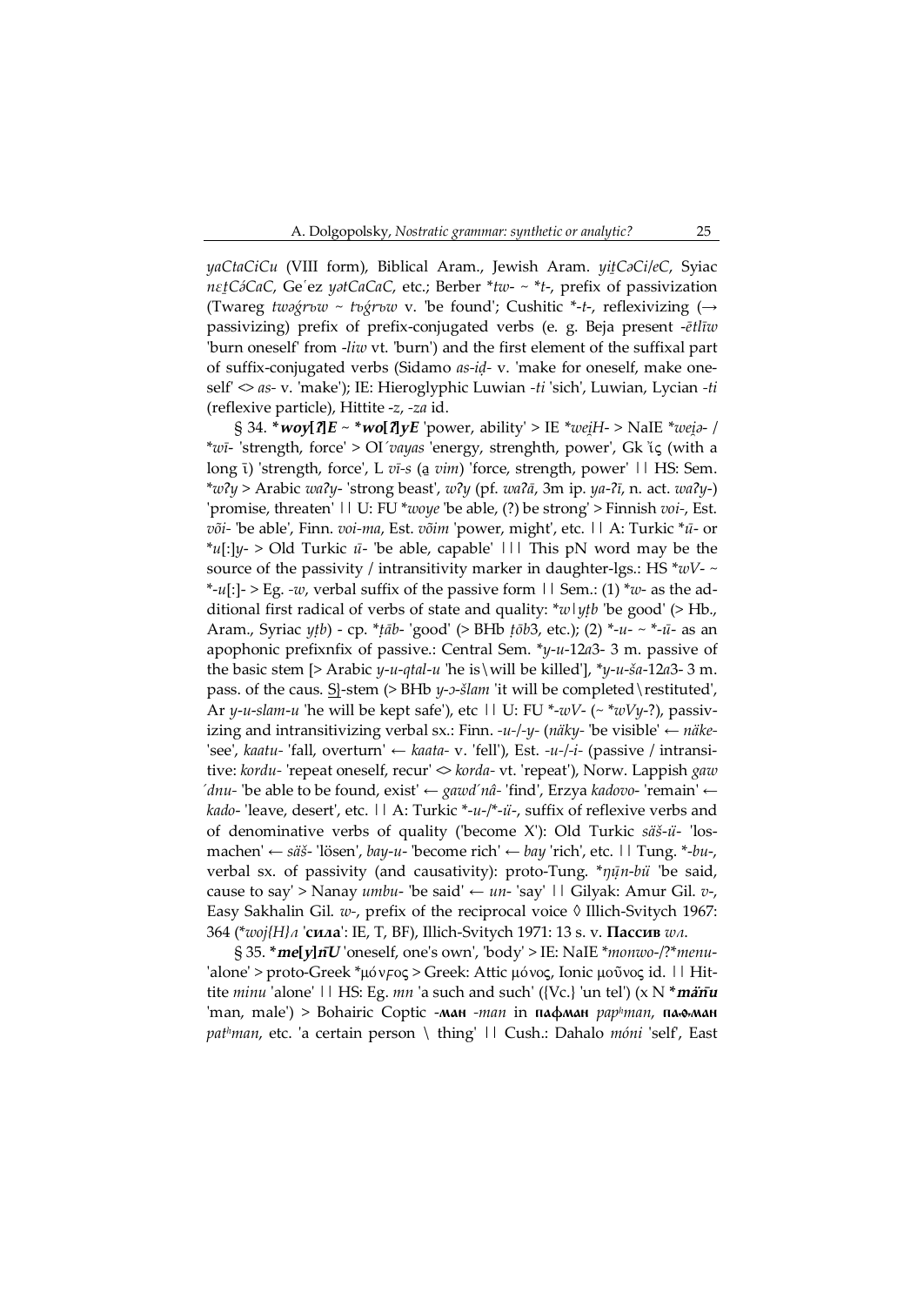Cush.: Sidamo *mann*-*imma* 'body' || ? Berber \*-*man* 'soul, person' (x N **\****man<sup>u</sup>* 'man, male') > Ahahhar *iman* pl. 'soul, person', *iman īn* 'myself', Kabyle *iman*, Nefusi *iman* + ppa. '-self' (myself, himself, etc.', Ghadamsi *iman* (reinterpreted as grammatical pl.) 'person', '-self' || A: Tung, \**men*  'oneself, one's own' > Ewnki *mзn* 'one's own', *mзnзkзwn* 'oneself', Solon *mз~*: id., Lamut *mзn* 'one's own', Negidal *mзn* id., *mзn* + ppa. 'oneself (sich, **себя**)', Orochi *mзmi* id., *mзn* 'one's own, to oneself', Udehe *mзniŋī*, Orok *mзnз* 'one's own', Udehe, Nanay *mзnз*, Ulcha *mзn*(*з*) id., 'oneself (selbst, **сам**)', Manchu *meni meni* 'anyone, each, by oneself (**всякий, каждый, сам по себе**)' || Mong. \**mon* 'the very same, real, true' || Drav. \**meni* 'body' > Tamil *meni*, Malayalam *meni* 'body, shape, beauty', Telugu *menu*, Kolami *men*, Naykri, Nayki, Parji *men*, Gadba *menu ~ men*, Gondi *mendur*, Kurukh *md ~ med*, Malto *meϑ* 'body', Konda *mendol* 'human body' ||| This N root may underly reflexive-passive formatives in the IE and HS verb: IE: Narrow IE \**meno*-/\*-*mno*-, suffix of medial-passive participles > Old Ind. *bōdha-māna-h* 'wachsam', Greek πευθό-μενο-ς 'aware', participia praesentis mediopassivi from Old Ind. *bōdh-*, Greek πευθ-; Latin *fē-mina* 'woman' (→ \*'sucked one'), *alu-mn-us* 'nursling, foster-child' (→ \*'fed one'), as well as 2p passivi *-mini* (finite verb form → participle); Slavic \*-*mъ* m., \*-*ma* f., \*-*mo* ntr. (OCS везомъ *vezo-mъ*, prtc. praesentis passivi 'transported'), Lith. *nesa-ma-s* 'carried'; possibly Anatolian IE: Luwian *kes-ama-* 'combed', Hier. Luw. *asīma-* 'loved' || HS: Cush. \**m*-, prefix of the passive-reflexive (and collaborative) form (stirp) of verbs: Saho -*umuʕug*- 'be burried' ← -*uʕug*- 'bury', -*imfiteħ*- 'be untied' ← -*ifteħ*- 'untie', -*ommokom*- 'take part in a race' ← -*ukum*- 'win'; in Beja it means 'do together with sb., help doing sth.' (→ reflexive'): -*molaw*- 'burn sth. together (with sb.) <> -*liw*- vt. 'burn', -*mdabal*- 'gather together (with sb.)' <> -*dbil*- 'gather'; in Afar this affix is a sx.: *fiyyīme* 'be swept' <> *fiye* 'sweep', *kamadime* 'be tied tightly' <> *kamade* 'tie tightly' || Berber \**m*- , px. of the reciprocal-reflexive-passive stirp: Rif *m*-*zarn* 'ils se sont vus' ← -*zar*- 'see', Twareg *mъnkъd* 'être coupé' ← *ənkəd* 'couper', *mъks* 'be eaten' ← *ъks* 'eat', *makъr* 'be stolen' ← *akər* 'steal', with the meaning of reciprocity: *mъǵъn* 'faire halte' ('kneel together with the camels') ← *əǵən* 'kneel' (of camels) | | Alt.: North Tung. \*- $m$ - > Ewenki - $m$ -, verbal sx. of the passive voice: Aldan Ewenki c*ukca*-*m*- 'be broken' ← c*ukca*- 'break', Podkamennaya-Tunguska Ewenki *yaŋgu*-*m*- 'be broken' ← *yaŋgu*- 'break', Lm -*m*-, sx. of the passive voice; Greenberg 2000:237 mentions M sx. of reflexivity *-ßen* that I have not been able to find in the available literature.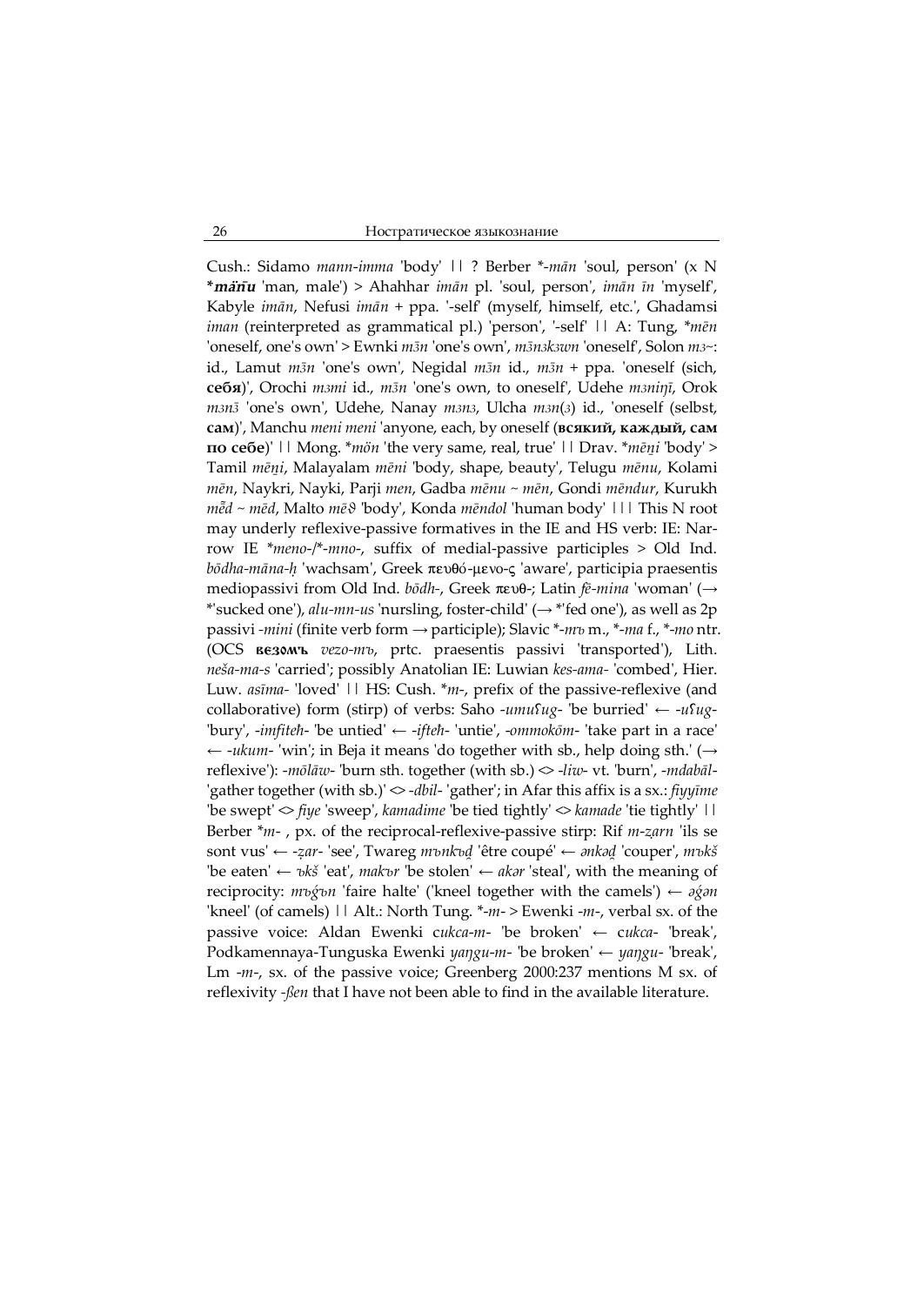#### D. Origin of nominal derivational affixes

§ 36. **\****mA*, marker of nominalized syntactic constructions (= subordinate sentences), nominalizer (originally a prn.) that formed analytic equivalents of nomina actionis, nomina agentis and other derived nouns > IE \*-*mo*-, sx. of denom. and deverbal derivates: NaIE \**dhu*-*mo*-*s* 'smoke' (← \**dhu*- 'to blow'), Hittite *werite-ma* 'fear' (noun) || Uralic \*-*ma*/\*-*ma*, derivational sx. of deverbal and denom. nouns\adjs. and of prtcs. (e. g. FU \**oδa*-*ma* n. 'sleep, dream', \**śur*(*e*)-*ma* 'death') || Alt.: Turkic \*-*m* / \**-ɪm* / \*-*im* / \*-*um* / \*-*um*, suffix of nomina actionis (Old Turkic *ol*-*um* 'death', *icim* 'a single drink'), Mong. \*-*m* in nomina actionis, etc. || Drav. \*-*may*, sx. of derived abstract nouns (Tamil *poru-mai*, Malayalam *poru-ma* 'patience, self-control', Old Kannada *mudi-me* 'dominance') || HS \**mV*-, prefix of derived (mainly deverbal) nouns > Sem. nomina actionis \**ma*12*a*3- [Arabic *maʔkal*- '(act of) eating', Hebrew *maʔ a kal* 'food'], Sem. \**mV*- (a prefix of participles), Eg *mV*-, px. of derived (deverbal and denom.) nouns (nomina loci, instrumenti), etc. || Kartv.: \**m*-, \**me*-, prefix of participles and nomina agentis > Old Georgian *m*-*ce* 'helper', *m*-*dgom*-*i* 'who stands'; \**m*-...-*e*, *me*-...-*e* and \**m*-...-*el*-, circumfixes of participles. The mobility of the etymon proves its original analytic status.

§ 37. **\****<sup>t</sup>i*, syntactic pc.: it is combined with verbs to build analytic *nomina actionis* > IE: NaIE \*-*ti*-, sx. of *nomina actionis*, e. g. \**m*-*ti*-*s* 'thought' (abstract noun) (from \**men*- v. 'think') > OI *mati-h* 'mind, intellect', Av *mainis* 'memory', Latin *mens* (gen. *mentis*) 'mind', Gothic *ga-munds* 'Andenken, Gedächtnis', OCS *pa-mẹtь* id., NaIE \**gno*-*ti*-(*s*) 'knowledge' (← \**gno*- v. 'know') > Greek 'knowledge, inquiry', OI *pra-jña-ti-h* 'knowing the way to' (n. abstr.), OHG *ur-c*(*h*)*nat* 'recognition, agnitio', OCS *po-znatь* 'cognitio', as infinitive: OCS *zna-tь*, Lt. *zinó-ti* 'to know' || HS \*-*t*and \**tV*-, suffix and prefix of *nomina actionis* : [1] suffix \*-*t*- > Sem. \*-*at* id., suffix of deverbal abstract nouns, in numerous patterns, e. g. in the pattern \*1*V*2*a'*3*at*-: Hebrew *cəda ka* 'righteousness', Syriac *yədaʕ ta* 'knowledge', Arabic *ħarakat*- 'movement'; Eg *-t* [\*-*Vt*], sx. of nomina actionis (and other abstract nouns) in different nominal patterns; B nomina actionis (used also as infinitives) of the form \**tV*-...-*Vt*, where the prefix \**tV*- goes back to the prefixed article and therefore does not belong to the N etymon in question, but the sx. \*-*Vt* may belong here; Cush.: Bilin *-At*, *-t*, sx. of abstract nouns: *bír-At* 'heat', *fAŕh-At* 'joy', *gÁn-it* 'age', Beja *-ti*, sx. of nomina actionis: *tamti* 'act of eating'; [2] HS \**tV*-, prefix of deverbal abstract nouns: S \**tV*- id.: Arabic masdar *taδkar*-*un* 'to remember, das Erinnern' (← \**δkr* 'remember'),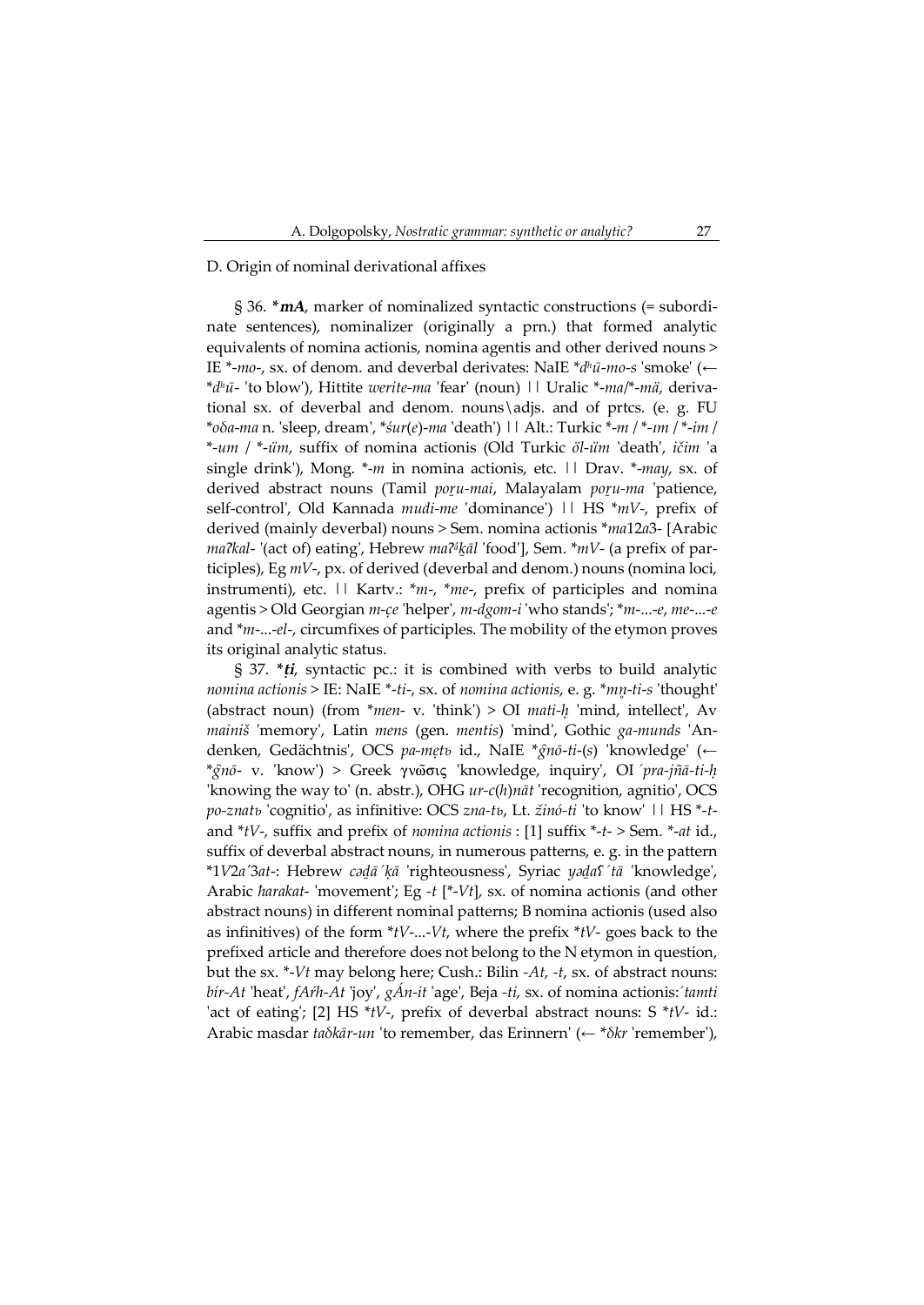Ge῾ez *tafdal* 'Vollendung', Hbrew *tag mul* 'compensation', Syriac *taklu sa* 'fight'  $| \cdot |$  U \*-*tV* ~ -*ttV*, sx. of nomina actionis ( $\rightarrow$  infinitive): Finnish sx. of the "1st infinitive": *-ta*/*-ta*, *-da*/*-da*, Chulym Selqup *oldot* 'Anfang' (cp. *oldam* 'I begin'), etc. || Alt.: Turkic \*-*ti*/\*-*tɪ*, a rare sx. of deverbal nouns: Old Turkic *ogdī* 'praise' n. *from og*- v. 'praise'; Tung. \*-*te* in \**bu*-*te* 'death, illness'. The original analytic status of the morpheme is proved by its mobility.

§ 38.  $*$ *tV*, marker of passive participial constructions (verb +  $*$ *tV* = analytic construction with the meaning of past participle or passive verbal adjectives) > IE: NaIE \*-*to*-, marker of verbal adjectives (mostly with passive meaning), which in some daughter lgs. were incorporated into the verbal paradigm as passive participles: NaIE \**gno*-*to*-*s ~* \**g*:-*to*-*s* 'known' || Ur.: FU \*-*VttV* nomina patientis (obiecti) [> passive participle and sim.] > > F *laulettu* 'sung', *tehty* 'done', Hung. *olvasott* 'gelesen', etc. || Alt.: Turkic \*-*t ~* \*-*tu*/\*-*tu ~* ? \*-*ti*, sx. of deverbal adjectives with passive meaning: \**ogi*-*t* 'ground grain', etc.; Tung \*-*ta* / \* -*te*, sx. of derived nouns (passive result of an action): Ewenki *зmзn*-*tз* 'remainder' (i.e. 'what is left') || HS: \**tV*- prefix with the original meaning of nomen obiecti cannot be distinguished from metonymic usage of nomina actionis with the prefix \**tV*- (see above): Hebrew *tagmul* 'compensation' is both a nomen obiecti and a nomen actionis. Therefore the mobility criterion cannot provide decisive evidence.

§ 39. **\****n<sup>V</sup>*, marker (pronoun) that formed analytic equivalents of passive participles (→ derived passive verbs): IE: NaIE \*-*no*-, sx. of passive partiples and deverbal adjectives: NaIE {Brg.} \**p- no*- *~* \**ple*-*no*- 'filled, full' > [1] \**p- no*- > OI *pur na-h*, Ir *lán*, Gt *fulls*, Lt *pílnas*, OCS плънъ *plъnъ*, [2] \**ple*-*no*- > L *plenus*, OI *prana-h*; productive sxs. of daughter-languages: OI *bhind-ana-h* and pf. prtc. *bibhid-an-s* ← *bhid-* 'bind', Gmc \*-*ono*-/-*eno*-: Gt *waúrÞ-an-s*, OHG *gi-wortan*, ON *orðenn* 'geworden', Gt *bit-an-s* 'bitten', OCS несенъ *nes-en-ъ* 'carried, getragen', забъвенъ *za-bъv-en-ъ* 'forgotten' || HS: S px. of passive-reflexive derived participles and verbs: [1] \**na*-, px. of passive-reflexive participles and (in WS lgs.) of the new perfect ( $\rightarrow$  verbal adjectives) of the passive-reflexive  $N$ -pattern (Hb niph al, Ar 'infa ala, 7th form): BHb *ni*-*s bar* 'broken', *nis bar* pf. 'was broken', Ak *naprusu* [verbal adj.'] 'divided'; [2] \*-*n*- (following the personal px.) in the finite verb (Ak praet., WS new imperfective): Hb *yissa ber* (-*ss*- < \*-*ns*-) 'is \ will be broken' (new imperfective), *wayyissa ber* '(and) was broken', Ar *ya*-*n*-*qatilu* 'is \ will be killed', Ak *ipparis* (*-pp-* < \*-*np*-) 'was divided'. In Ar the pf. form was restructured on analogy of the ipf., hence -*n*- in the pf.: *ʔin*-*kasara* 'was broken into pieces', *ʔinhazama* 'was beaten' || K {K} \**na*-, px. of past passive participle: OG *na*-*ban*-*i* 'washed, gewaschen', *na*-*guem*-*i* 'beaten'. *na*-*kuet*-*i*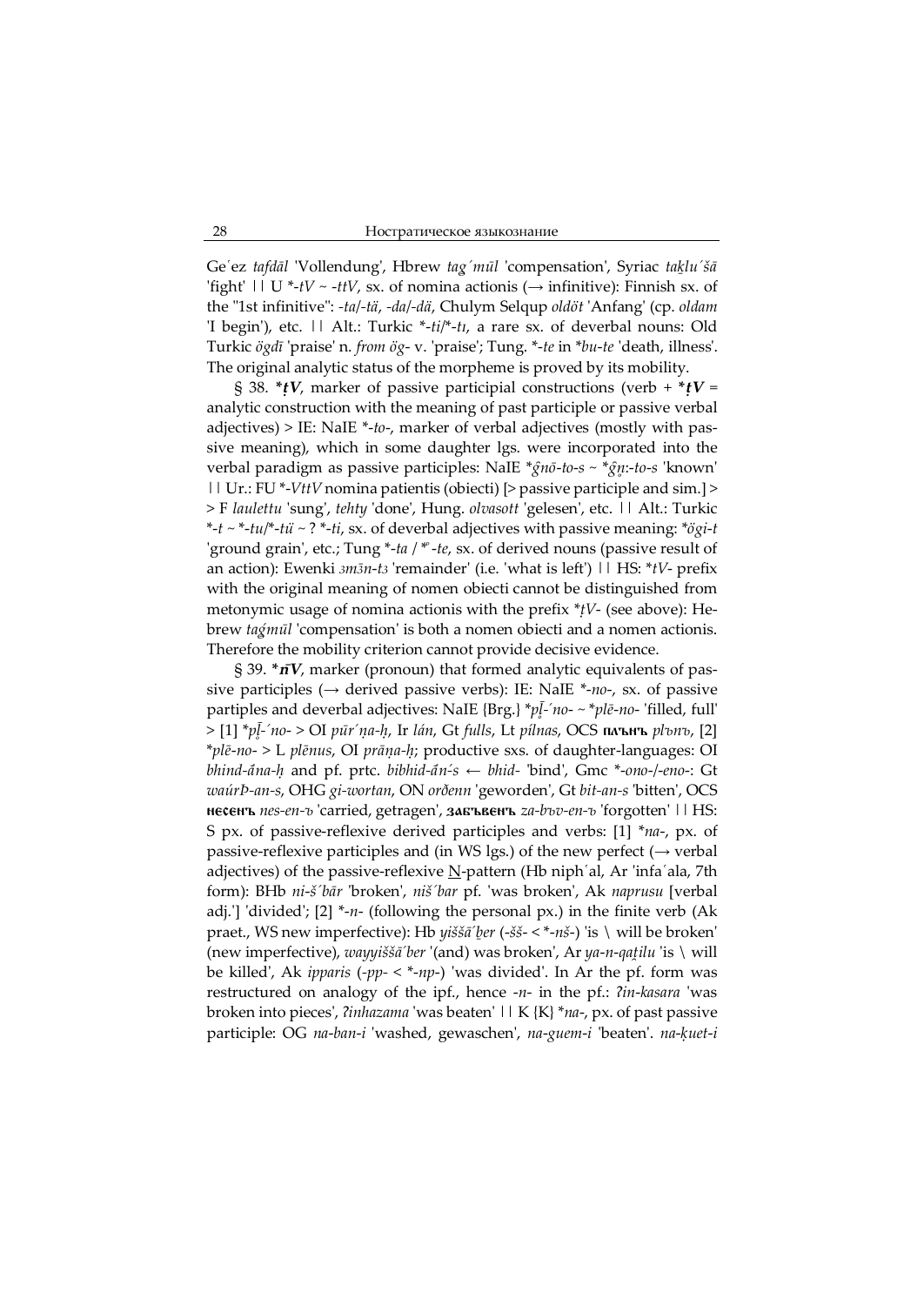'abgeschnitten', *na*-*sob*-*i* 'born', Sv *na*-*kwem* 'getragen' (of garments), *na*-*sdug* 'geflochten' || A: Tg: Ewk -*na*/-*nз*/-*no*, result of an action: *duku*-*na*-*w* 'written by me' (lit. 'my written')  $\leftarrow$  *dukū*- 'write' || T {Cl.} \*-(*V*)*n*, e. g. OT [MhK] {Cl.} *tevren* 'threads which are twisted to make waistbands' ← *tevir*- v. 'twist'. The mobility criterion proves the analytic origin of the affixes in question.

§ 40. **\****<i>YntV* 'he', relative 'he who, that which' (in daughter lgs.:  $\rightarrow$  a sx. of participles and derived nomina) > IE \*-*ent*-/\*-*ont*-, suffix of active participles || HS: Cush.: Bilin *-Anta*, suffix of nomina agentis (*fÁd-Anta* 'seaman', *ʒíb-Anta* 'seller', *kúw-Anta* 'murderer') || Uralic: Samoyed \*-*nta*, sx. of active participles and nomina agentis (\**ila*-*nta* 'living, alive') || Alt.: Turkic \*-*nt'ɪ/\*-nt'i*, sx. of participles or deverbal adjectives || Drav. \*-*VntV*, sx. of gerund. Survives as a word in Berber \**ʔu|inta* (? *~* \**nVtta*) 'he, she, it' (Twareg *ənta*, etc.), Sem.: Gz *ʔənta* rel. prn. f. 'who, that which' (reinterpreted as f. due to the consonant *t*).

§ 41.  $*$ *c|ća* ~  $*$ *c|ća* (=  $*$ *Hic|ć|c|ća*?) marker of relative constructions [(in descendant lgs.:  $\rightarrow$  sx. of adjectives  $\langle \text{singulatives} (\rightarrow$  diminutives)] > IE: Narrow IE \*-*isko*-, sx. of relative adjectives: Gmc \*-*isk*-, Lt *-iska-*, Sl \*-*ьsk*- || HS: East Cush.: Oromo -*icca ~* -*ica*, Burji -*acco*, -*icco*, -*co*, Sidamo -*icco*, -*icca*, -*co*, Dasenech -(*V*)*c*, suffix of singulative || Uralic \*-*ćV*, qualifying suffix: F *karitsa* 'lamb' (cp. *karja* 'cattle'?), etc. || Alt.: Turkic *\*-c*, suffix of diminutives and forms of endearment: Old Turkic *ogucum* 'mein Mütterchen' (← *og* 'mother'), Korean *-ci:apaci* [*abaʒi*] 'Väterchen'. It is quite possible that this etymon goes back to the N noun **\****Hic|ć|c|ćχ<sup>V</sup>* 'father, head of a family' (> IE \**h|ʔesxo*-*s* 'master', Uralic \**ića* 'father'). For the semantic change compare Arabic \**ʔabu* 'father of' → marker of quality (*ʔabu*-*l*-*ʕagabi*  'extraordinary person', lit. 'father of wonder', *ʔabu*-*marrata* 'Satan', lit. 'father of force').

§ 42.  $*Ie[2V]$  (or  $*Ie[2V]V$ ?) 'being, having'  $\rightarrow$  analytical (> synthetical) adjectivizer ( $\rightarrow$  formant of adjectives) > Kartv: [1]  $*$ -*l*-,  $*$ -*il*-, suffix of deverbal adjectives > Old and New Georg. -*il*-, Megrelian -*il*- *~* -*ir*-, suffix of participles: Georg. *cer*-*il*- 'written', Megrelian *taχil*- 'broken', *ulir*- 'gone (who has gone away)', Kartv. \**kb*-*il*- 'tooth' (→ participle 'biting', cp. Kartv. \**kb*-*in*- v. 'bite') > Georg. *kbil*-, Megrelian *kзbir*- *~ kibir*-, Laz *kibi*(*r*)- *~ kibr*- *~ kirn*- *~ cirb*- id., Kartv. \**swil*- 'child' (→ 'born' ← \**sw*- 'give birth') > Old and New Georg. *swil*-, Laz *skir*- *~ skir*- 'son, child', Megr. *oχora*-*skil*-*i ~ oχora*-*skir*-*i* 'brother-in-law, sister-in-law' (lit. 'house's child', cf. *oχor*-*i* 'house'); [2] Kartv. \**m*-...-*el*-, circumfix of nomina agentis: Old Georg. *m*-*tχov*-*el*-*i* 'one who asks (bittend)', *m*-*targmn*-*el*-*i* 'who translates, transla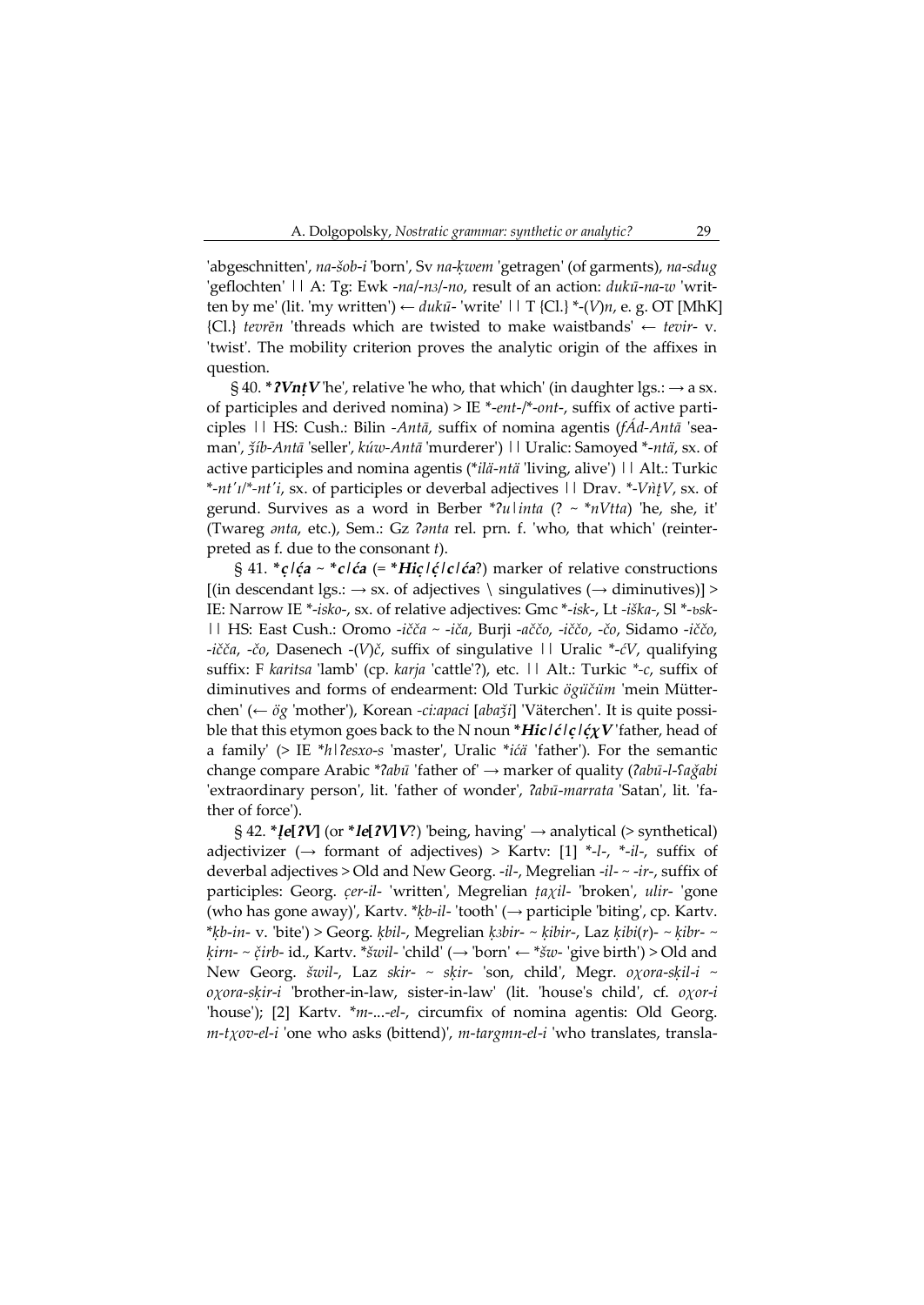ter', *ma*-*seneb*-*el*-*i* 'who builds', *me*-*tqw*-*el*-*i* 'saying (sagend)', Megr. *macar-al*-, prtc. prs. 'the writing one, writer', *ma*-*ʕvil*-*ar*-*i* 'murderer', *ma*-*gurap*-*al*-*i* 'teacher'; [3] Svan -*la* '(a person) from' [with names of villages, places]: *adisi*-*la* 'a person from Ädishi, ein Ädischer', *mastia*-*la* 'ein Mästier, a person from Mästiä' || IE \*-*l*-, sx. of adjectives: Latin *-il-* id. (*hum-il-is* adj. 'on the ground' (← *humus* 'ground, earth, soil'), *-īl-* id. (*sen-īl-is* 'of an old man, senile'), *-lo-*, sx. of nomina agentis: *legulus* 'fruit-gatherer' ← *leg-o* v. 'gather'; OHG *-l*, sx. of nom. agentis: *tregil* 'carrier' ← *tragan* 'to carry'; Slavic m. \*-*lъ* / f. \*-*la* / ntr. \*-*lo*, sx. of past participles: \**bɨ*-*lъ* 'who was', \**nes*-*lъ* 'who carried', etc.; Tocharian A *-l*, Toch. B *-lye*, sx. of deverbal adjs.; Old Ind. *peśálah* 'artificially formed, decorated, beautiful' < NaIE {Eul.} \**pokVlo*- 'verziert' ← NaIE \**pek*- 'hew out, carve' [> Old Ind. prs. *pim ś-ati* id., etc.]); *bahúlah* 'thick, dense, wide, bundant', cf. Old Ind. *báhuh* 'much, abundant, great, large'; Greek -ιλ -: ποικίλος 'many-coloured' (akin to OI *pēśálah* < IE \**peik*-'hew out, carve') || Anatolian IE: Hitt. *atta-la-*, Hier. Luwian *tata-li-* 'father's, patrius, väterlich', Luwian *ulant-alliya-* 'mortal' (← *ulanti* 'death'), Lydian *mane-li-ś* 'Manes's' (← M*aneś*) || Ural. \**le*- or \**le*- 'be, become' > Estonian *lee-* 'become', Finnish *lie-*: 3 sg. *lienee* 'may, perhaps is'; Norw. Lappish *læ-*, *læ-*, *lække-* 'be' (copula), 'exist, occur'; Lowland Cheremis *liya*-, Highland Cheremis *lia*- 'be, become'; Old Permian *lɔ*-, Ziryene *lo*-, Vptyak *lu*- id. 'become, occur'; Hung. *lë-*, dial. *lé-*, *lő-*, *lőj-* 'be, become', Hung. *lét* 'being, existence' || proto-Yukagir {Nikolyeva} \**ĺə*- 'be' > Yukagir *ĺə*- 'be; be (there is)', *lī*- 'have' (-*ī*- is a sx. of vt.) || Ural. adjectivizing \*-*l*- (or -*l*-?) 'that of X, having X': FU: Finnish *vetela* 'watery, wet, fluid' (← *vete-* 'water'), Estonian *vedel* 'liquid, fluid, thin [of a liquid]'; Lowland Ceremis *марла mar la* adj. 'a Cheremis' (cp. *ma riy* 'Cheremis'); Permian \**yumVl* 'sweet' (← \**yum* 'dough made of rye-malt') > Votyak *кмал yumal* 'sweet, unleavened', Ziryene *кмов yumov*, dial. *yumal* id., 'not sour'; Ostyak \*-*l*-, e. g. > Ostyak {Collinder} *śarnəŋ*-*qŭr*-*yĭtăl ort* 'a hero with golden insteps [*yĭt* 'instep'] (Coll. does not indicate the dialect of Os, which is crucial for the et. of the sx.), Eastern Ostyak *wiŋkali ~ wiŋkli* 'hook' ({Lh.} 'Haken zum Aufhängen') ← *wiŋta ~ wiŋkta* 'to hook, be caught on (**задеть**, **зацепиться**)' || Samoyed: Nganasan *ŋamta-la* 'horned' (← *ŋamta* 'horn'), Taz Selqup -*la*, suffix of gerund (deverbal adverb, like Fr *en* ...*-ant*): *surɨĺĺa ilɛntak* 'by hunting I shall live', *ontalpɨla laŋkalpa* 'being happy, he cried out' || ? Yukagir: *l*-suffixes of deverbal nouns, e. g. [1] Tundra Yuk. -*ol*/-*uol*, sx. of nomina resultati: *iilwey*-*kiyol* 'what Idilwey gave, given by Idilwey', *met*-*yanaspeyreyuol* 'what I have forgotten, forgotten by me', [2] -*l*, sx. of nomina actionis (masdar): Tundra Yuk. *saɣane*-*l* 'sitting, staying; to sit\stay', *ewie*-*l* 'doing,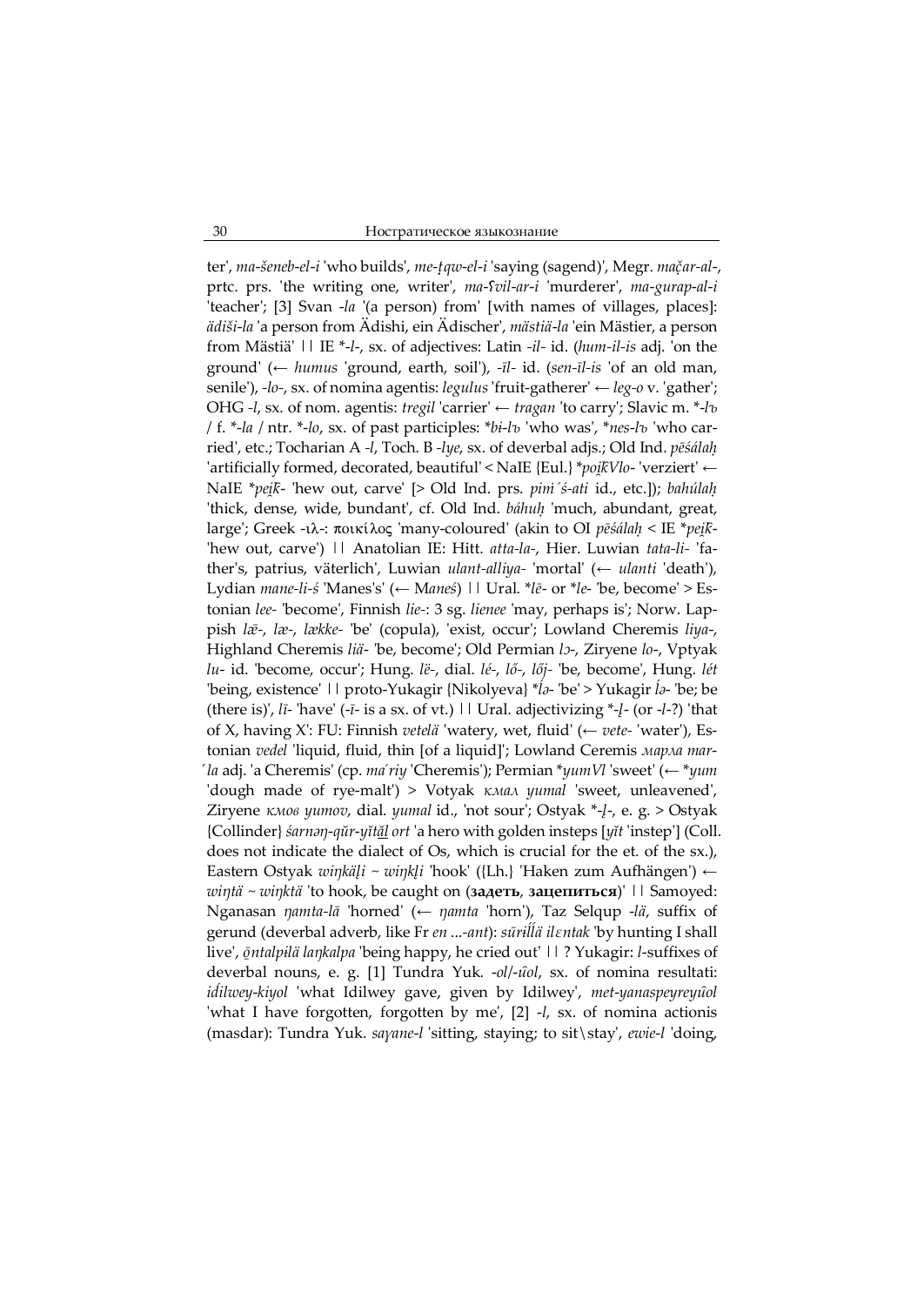to do', *kel*-*u*-*l* 'coming, to come', Kolɨma Yuk. *ayil* 'shooting, a shoot', *yarji-l* 'bathing', *ald*-*u*-*l* 'cursing, a curse' || Alt.: Turkic \*-*l*, suffix of deverbal adjectives (and substantivized adjectives), e. g. \**kɪŕɪl* 'red' (> Old Turkic *qɪzɪl*, Chv херле *xьrlь*, etc.) ← \**kɪŕ*- 'be red, be red hot' (> Old Turkic *qɪz*-, etc.), Old Turkic *ukil* 'numerous' ← *uk*- 'heap up, accumulate' || Mong. \*-*l*, suffix of deverbal adjectives (and quality-bearing nouns): Written Mong. *tanil* 'familiar person, an acquaintance' ← *tani* 'know, be familiar with' || Korean -*l*, *-ɪl*, suffix of participia futuri || ?? Drav.: Malto -*le*, sx. of past participles: *tund*-*le* 'who saw' || HS: EC: Rn *le*-*aħe* (*aħe* is 'be', *y*-*aħe* is 'is') 'have (some quality), be (of some kind': *ʒra kumurroné lē*-*yaħe* 'Jira has wealth' = 'Jira is rich', *ʒra séyhó lē*-*yaħe* 'Jira has lazyness' = 'Jira is lazy', Sml -*le* '-er, -or; owner\keeper\seller of smth.': *damer*-*le* 'owner of a donkey', *dukan*-*li*-*hī* 'shopkeeper', *hilib*-*le* 'butcher' ◊ DZO 257, PG 21O ◊ IS II 2O-1 (includes here both the formant of adjectives and the pc. with diminutive meaning [see N  $*$ *lV*, diminutive pc.])  $\Diamond$  The functional change from an autosemantic word to a derivational suffix may have been as follows: noun X + **\****le***[***<sup>ʔ</sup>V***]** 'X-seiend, who is X, who has X' (cf. Turkic \**kɪŕ*-*ɪl* 'what\who is red' ← \**kɪŕ*- 'be red', Somali *damer*-*le* 'who has a donkey, owner of a donkey', Nganasan *ŋamta-la* 'having a horn, horned', Finnish *vetela* 'watery' → 'having water'); this sx. spread also into the realm of deverbal nomina agentis (→ participles) ◊ Illich-Svitych 1967: 332 s. v. **быть** ('be') \**le*. ◊ The root *l<sup>V</sup>* (or **\****lV*?) is analytic, because it still remains analytic in Uralic and Rend§ill43e. *\*gil|ĺ<sup>U</sup>* 'boy, young man' > HS: Central Sem. \*'*ɣal*[*V*]*m*- 'young man, a youth' || Uralic: Finno-Ugric *\*uLka* 'boy, young man' (Finnish *ylka* 'bridegroom', proto-Lappish \**зlke* 'boy, son') || Drav. \**ilV* 'young, young man' ◊ It is likely to underly the diminutive/hypocoristic suffix: Kartv. \**il*- *~* \*-*Vl*-, diminutive sx. [Pshavi Georgian *mam*-*il*-*a* 'daddy, Väterchen' from *mama* 'father', in other Georgian dialects vocative forms: *mam*-*il*-*o* 'daddy!', *ded*-*il*-*o* 'Mütterchen'; Svan *dīn*-*ol*- (dim. of *dīn* 'girl')] || IE: NaIE \*-*elV*-/\*-*lV*-, sf. of diminutives, e. g. \**pork*-*el*- '(young) pig' (← \**porko*- 'swine') > L *porculus*, OHG *farhilī*(*n*), NHG *Pferkel*, Lt *parsẽlis* id.; Old Ind. *śíśula-s* 'Kindchen' (← *śiśu-* 'Kind'), Greek 'small bear', Latin *animula* (hypocoristic from *anima* 'soul'), OHG *niftila* (dim. of *nift* 'niece'), Lith. *tėvẽlis* (hypocoristic of *tėvas* 'father'), *mergẽlė* 'girl' (← *mergà* 'maid') || Uralic \*-[*i*] $\frac{1}{2}V - \frac{1}{2}$  / $\frac{1}{2}V - \frac{1}{2}$  / $\frac{1}{2}V - \frac{1}{2}$  diminutive sx. > F *pyoryla* 'small circle, small ring' (← *pyory* 'wheel'), *iso-la-mpa* 'a bit larger' (from *iso-mpa* 'larger'), Ziryene *gop*-*al* 'small pit' (from *gop* 'pit', Vasyugan Ostyak *kulaĺɨ* 'a small fish' (← *kul* 'fish'), Hung. (dial.) *ha*ž*ńjaĺ* 'ant' (from Hg *hangya* id.).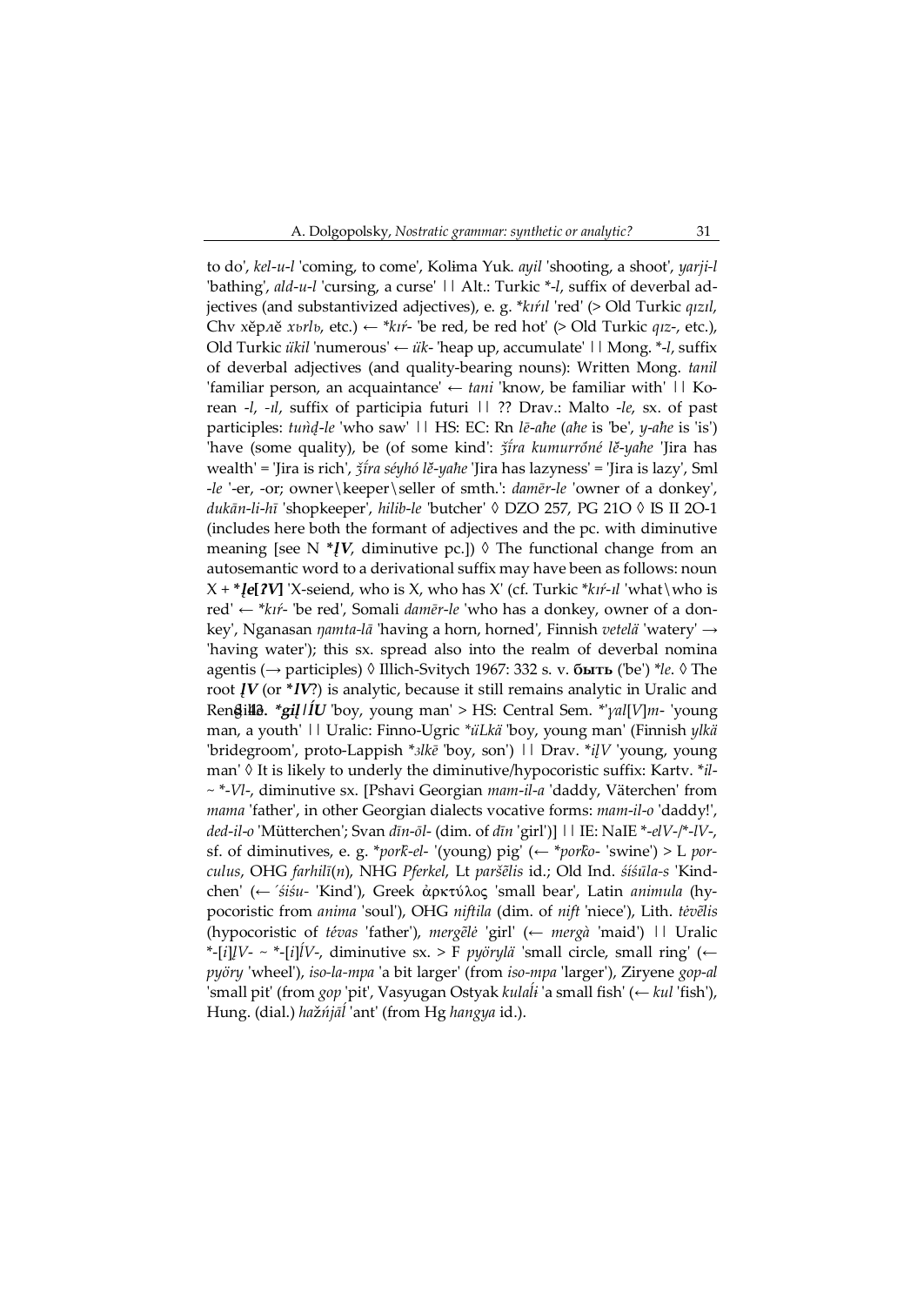§ 43a. **\****y{a}*, particle of hypocoristic (?) address (vocative) > Uralic \*-*y*, Altaic \*-(*a*)*y*, hypocoristic suffixes (usually in address words), Semitic: \*-*ay*- (diminutive-hypocoristic infix): \**ɣulaym*-, diminutive-hypocorisitc from \**ɣalVm*- 'young man', Arabic *gumayl*- (hypocoristic of *gamal*- 'beautiful'); Arabic *ya*, preposition of the analytical vocative case, Kartvelian \*-*ia* and IE \*-*yo*-/\**iyo*- (diminutive suffixes). Evidence of the analytical origin: the etymon is represented by suffixes, by a prefix (that is, it was movable) and by a preposition.

#### E. Origin of gender markers: feminine

§ 44. **\****{ʔ}atV* 'female, woman' > HS \**ʔVt*- > Cushitic \**ʔVttV* 'elder sister' > Saho *ate* 'elder sister' || Omotic: Janjero *etna* 'elder sister' || HS marker of the fem. sex in nouns: Sem. \*'-*at*- in \**ʔaχ*-*at*- 'sister' (Hb. *ʔa ħ-ot*, etc.), \**ħam*-*at*- 'mother-in-law' (> Hb. *ħa m-ot*), Sem. -*at*- (marker of fem.-and-inanimate gender): \**'bin*-*at*- 'daughter' (> Arabic *bint*-, Hb. *bat*); this sx. of fem.-&-inan. gender results from coalescence of N **\****{ʔ}atV* and N inanimate demonstr. pronoun **\****<sup>t</sup>a*; Cush. \*-*tV*, fem. marker (> Harari Oromo -*t*, Iraqw -*ri ~* -*ti*), Beja *t*- (fem. marker in the definite article: nom. *tu*, etc.); Berber \**tV*- (prefix of fem.-and-inan. gender < article), \*-*Vt* (marker of fem.-and-inan.: Tamazight *ta*-*funas*-*t* 'cow') || Sem. \**ta*-, Cush. \**tV*-, prefix if 3 fem. (fem.-&-inanim.) sg. in verbs. The HS \**t*-marker of fem.-and-inan. gender results from coalescence of N **\****{ʔ}atV* and N inanimate demonstr. pronoun **\****<sup>t</sup>a* || Alt.: Tungusic \**atV* 'female, elderly woman' > Manchu *atu* 'female fish', Ude *atʔa buyi*, *atʔa mafa* 'she-bear', *atiɣa* 'woman, wife, grown-up female animal' || Drav. \**att*- 'woman' > Tamil *atti*  'woman, wife', *ataval* 'woman', Kannada *aḍaŋgi* 'a female', Tulu *aḍe* 'a coward', Kui *aḍi* 'wife; the same N word functions as a derivational\grammatical morpheme for females: {Zv.} \**oru*-*tti* 'one female' > Tamil, Malyalam *oru-tti* 'one female person', etc. Evidence for the original analycity: mobility and the existence of cognate autosemantic words.

§ 45. **\*** $\gamma$ *{a}yV* (or **\*** $h$ *{a}yV*?) 'mother' (originally a nursery word) (→ 'female', marker of fem. sex or fem. gender in nouns, pronouns and [as vocative] in verbs): [I] 'mother': HS: East Cush. {Sasse} \**ʔayy*-, Iraqw *ayo* 'mother' || IE: proto-Germanic \**aϑī* 'mother' (> Gothic *aiÞei*, Old Norse *eiða*) || Ural.: Samoyedic: Kamassian *iya* 'mother' || D \**ay* 'mother, aunt' > Tamil *ay* 'mother', etc. ||| B. marker of fem. (sex\gender): HS: Sem. \*-*ī*, fem. marker in the 2nd pers. of verbs, \*-*k*-*i* 'thy, thee', \**ʔan*-*t*-*i* 'thou' fem.; West Chadic \* $ki$  'thee, thy' (fem.); HS \*- $\overline{i}$ -  $\sim$   $\gamma V$ , marker of f. in pronouns of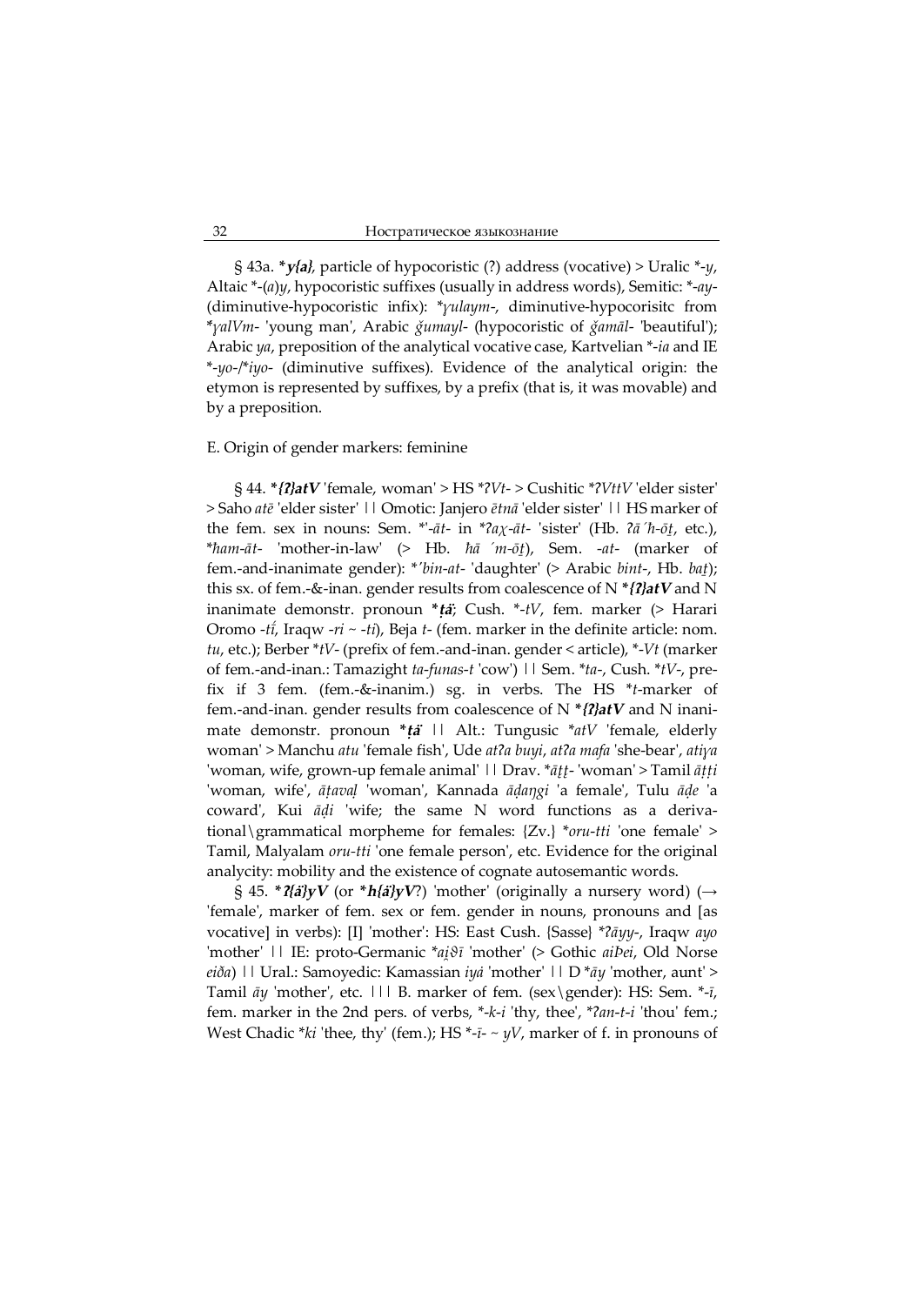3s > S \*-*ī*- fem. in \**s*-*ī*-*ʔa* 'she', etc. in other branches of HS || ??? K: traces of a fem. sx. \*-*ay* may be discerned in the OG form  $i\chi i$ -*a*(*y*) 'she'  $\Diamond$  *igi* 'that, he' [without opposition of sexes] and possibly in G *cabuk*-*a* 'girl' <> *cabuk*-*i* 'boy' || IE: NaIE  $*$ -*ī*,  $*$ -*ī*-, a nominal sx. of fem. (sex and gender):  $*wlk*-\bar{i}$ 'she-wolf' (> OI *vrkī*, ON  $y \mid qr$  < pGmc \**wulv<sup>w</sup>ī*), \**nept-ī-s* 'niece' | | A: M {Pel.} \*-*ay*, marker of fem. sex of nouns: WrM *sutu* 'emperor' <> *sutay* 'empress', *qutugtu* 'saint man' <> *qutugtay* 'saint woman'; front harmonic vowels of words (possibly going back to a sx. \*-*E*) as a marker of female sex in Mong. and Manchu. Evidence of analycity: presence of cognate autosemantic words.

§ 46. **\****ʔemA* 'mother' > S \**ʔimm*- id., Uralic \**ema* 'mother, female', T \**ama* id., etc. It functions as a suffix of fem. in HS: Egyptian fem. marker *-m*: *cm* 'thou'  $f. \diamond$  *cw* m.; aut. pronouns: *cmt* 'thou'  $f. \diamond$  *cwt* 'thou' m.; Berber} \**kamm* 'thou' f., \*-(*ī*-)*k*-*am* 'thee' f., \*-*əm ~* \*-*ī*-*m* 'thy' f. possessoris; Chadic  $*$ -*m* (marker of f.) in  $*kVm$  'thee' f. (> Ngz  $k\hat{i}m$ , etc.).

§ 47. **\*** $2a^2V$  'female' → female marker > Drav.  $*a^*$ ,  $*a^*u$  'female (animal)' > Tm  $\bar{a}$ ,  $\bar{a}$ <sub>n</sub> 'female of ox \ sambur \ buffalo'. It functions as fem. marker: Drav \*-*a*[:], fem. marker > Kodagu *obb*-*a* 'one woman' (<> *obb-ë ~* 'one man'), *mov*-*a* 'daughter' (<> *mov-ë ~* 'son') || IE: \*-*aH* > Narrow IE \*-*a*, fem. marker in adjectives, nouns and pronouns > OI, Av  $-\bar{a}$ , Gk D  $-\bar{\alpha}$ , Gk A  $-\eta$  /  $-\bar{\alpha}$ , L  $-a$ , Lt -*a*, pSl \*-*a*, e. g. [a] \**new*-*a ~* \**now*-*a* 'new' f. > OI *nava*, Gk , L *nova*, pSl \**nova*, NaIE \**ekw*-*a* 'mare' (← \**ekw*-*o*-*s* 'horse'), etc. || HS: Sem: Ar -*aʔ*-*u*, fem. ending of adjectives: *safraʔu* 'yellow' f. (<> *ʔasfaru* id. m.), *ʕawraʔu* 'one-eyed' f. (<> *ʔaʕwaru* id. m.), *ħasnaʔu* 'beautiful' f. (<> *ħasan*- id. m.); South Cushitic \*-*oʔo*, fem. marker: Irq -*oʔo* id.: *ħ*-*oʔo* 'sister' (<> *ħ*-*iyaʔ* 'brother'), *wawut*-*oʔo*, {MQK} *wawitoʔo* 'queen' (<> *wawitá* 'kings'), *irqₙatoʔo*) 'Iraqw woman', Alagwa {E} -*oʔo*, Burunge {E} -*it*-*oʔo* id. Evidence: the existence of cognate autosemantic words.

Cf. a Nostratic marker of the male gender:

§ 47a. **\****<sup>ʔ</sup>a*, marker of the male sex [from '(young) man'?] > HS: Beja -*a*, suffix of masc. in verbal forms of the 2nd person sg.: *ti*-*dir*-*a* 'you (sg. m.) killed'; Sem. \**ʔa*- in Arabic *ʔa*-CC*a*C-*u* (masc. of adjectives): *ʔaṣɣaru* 'smaller' (masc.) vs. *ṣaɣraʔu* fem., etc.; Semitic \*-*a* in \**ʔant*-*a* 'thou' masc. versus \**ʔant*-*i* 'thou' fem. || Drav. \*-*an ~* \*-*a*, marker of the masc. gender > Tamil *mak-an* 'son', Malayalam *mak-an* 'son', Malto *maq*-*e* 'son', Malayalam *tacc-an* 'carpenter', Konda -*a* (*kan*-*a* 'blind man') || IE: one of the sources of \*-*o*/*e* of derived adjectives: \**deiw*-*o*-*s* 'heavenly' ('god') derived from \**djew*-*s* 'day, sky, heaven'. Tagmemic evidence of the N analytic origin: Beja -*a* of masc. is separated from the person marker *ti*-.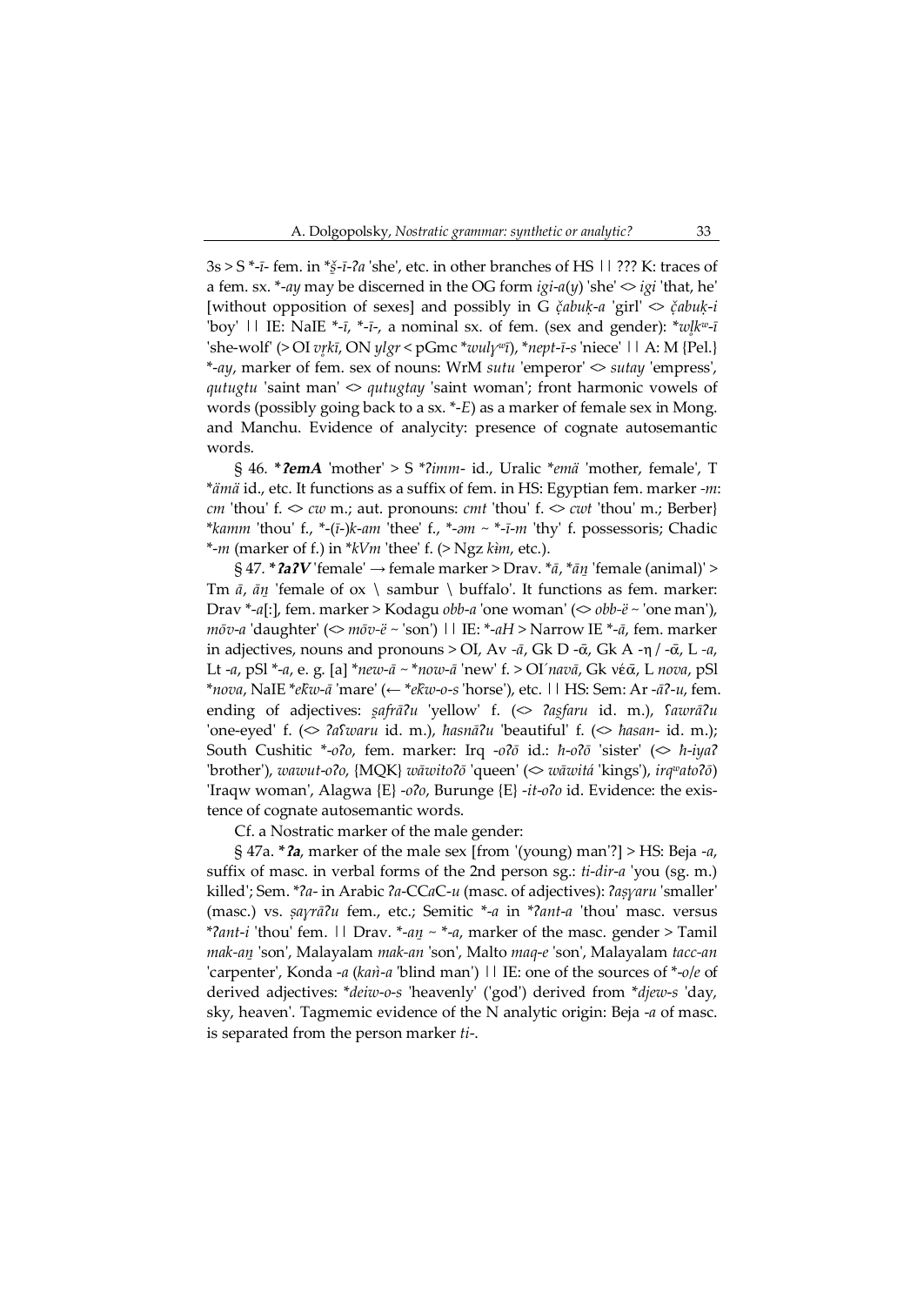## F. Origin of gender markers: neuter

§ 48. **\****<sup>t</sup>a*, dem. prn. of non-active (inanimate) objects. It gave rise not only to pronouns (IE \**to*, etc.), but also to markers of the inanimate gender: HS \**tV*-/\*-*Vt*, marker of the so-called "feminine gender", actually feminine and inanimate gender (see above) || IE \*-*d* (actually \*-*T*, archphoneme resulting from word-finale neutralization of \*-*d*,- \**t* and \*-*dh*): *\*i*-*T* (Latin *id*, etc.), \**kₙo*-*T* and \**kₙ*-*i*-*T* 'what?' || Drav. \*-*tu*, ending of ntr. (inanimate gender) in pronouns and numerals, e. g. [a] Tm  $atu \sim \bar{a}tu$  'that thing' ( $\diamond$ *a-van* 'that man', *a-val* 'that woman'), etc. It is opposed to the dem. pronoun of active (animate) beings  $*sE$  'he \she' in IE ( $*to$  ntr.  $\diamond$   $*so$  anim. > masc.) and possibly in Uralic (\**ta*-*mV* 'this' and \**to* 'that' vs. \**sE* 'he, she'). In HS it is opposed to the N animate  $*\gamma i$  'he' (e. g., Sem.  $*ta-3$  sg. f.  $\leq *yi-3m$ . in verbal conjugation) and (in Cushitic) to the reflex of N **\****k{u}* 'this' (Cush.  $*_{t}$ - f.  $\diamond$   $*_{k}$ - m. in demonstrative pronouns and later in the def. articles).

§ 49. In the Narrow IE derived "thematic" adjectives and nouns (with a suffix \*-*o*-/-*e*) there is a new marker of fem., namely \*-*m* (e. g. Latin *novus* m. <> *novum* fem.). It goes back to the accusative marker \*-*m* (< N **\****mA* id., see above) that spread to the nom. ntr. due to the lack of opposition nom.  $\Diamond$ acc. in the neuter gender. It may be also connected with the N nominalizing pronoun **\****mA* (marker of relative constructions, nominalizer that formed derived and abstract nouns in the daughter-languages) [see above § 36 and my paper "Origin of gender in the Nostratic languages"].

§ 50. Up to now we have dealt with those affixes of the daughter languages that have a clear (or at least discernable) meaning. About practically all of them there is evidence suggesting their analytic origin.

But we cannot say the same about those elements of roots that are called "Wurzelerweiterungen", "Wurzeldeterminative", "root extentions", "élargissements", that is of those parts of roots of daughter-languages (mostly root-final consonants) that are added or alternate without clear-cut and regular change of meaning. Some of them are probably explainable by lexical interaction of roots (Reimbildungen, influences of synonymic roots, etc.) or go back to ancient compounds (from syntactic combination of two N words), but we cannot rule out the possibility that some of them reflect ancient (synthetic?) derivation. In order to elucidate this matter we need a systematic comparative investigation of all these "roots extensions" [the extant literature (Persson 1901 for Indo-European, Hurwitz 1913 and Ehret 1989 for Semitic) has not produced satisfactory results, probably because each scholar worked with one daughter-family only without broader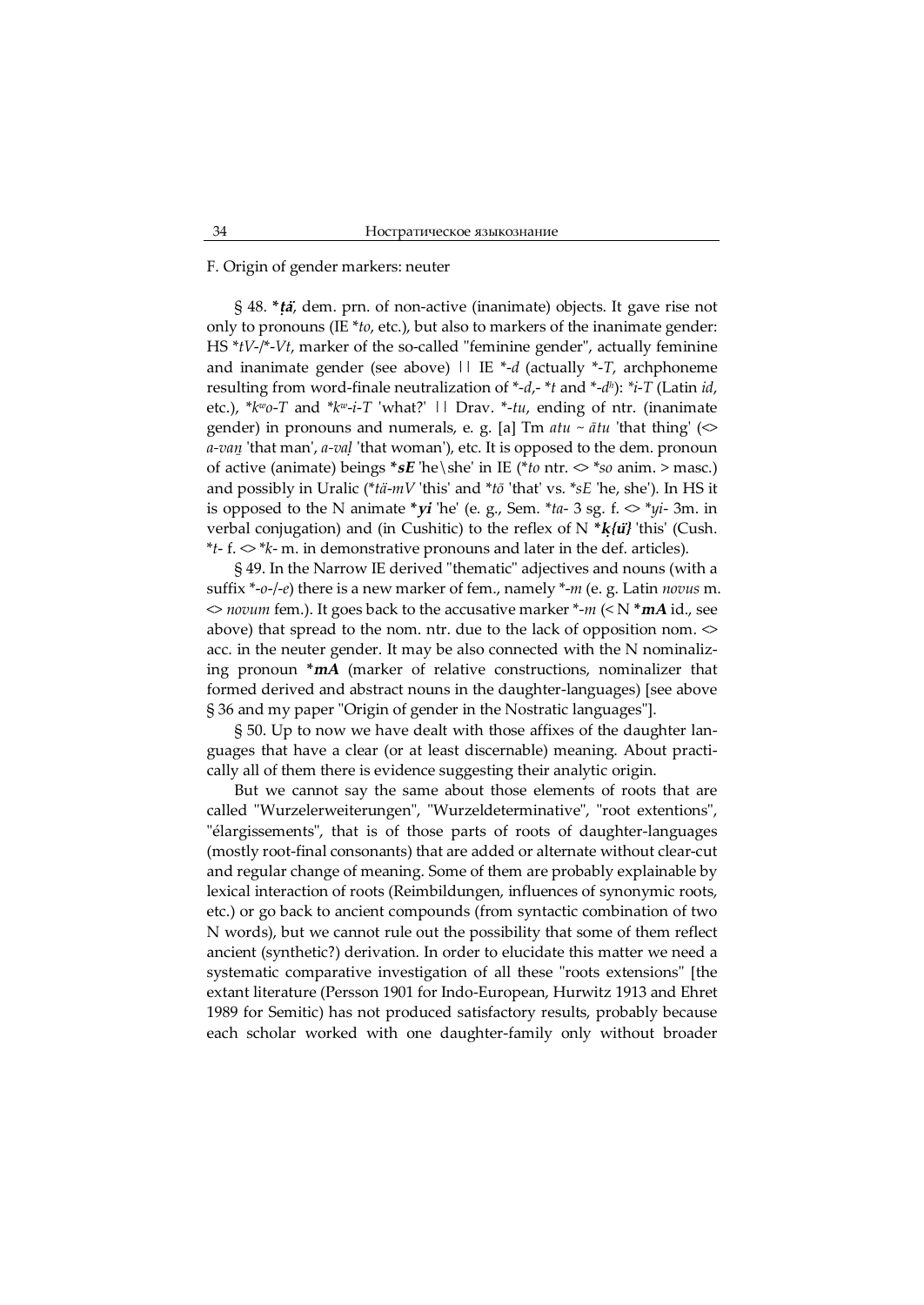comparison]. Up to now the question of the origin of these determinatives remains open.

### **II. Nostratic syntax**

§ 51. Our hypothesis of an analytic structure of Nostratic is further supported by what may be reconstructed as Nostratic syntax.

The word order in Nostratic was strict, which is typical of analytic languages. It may be described as follows:

1. All words belonged to one of the three classes: [1] autosemantic words, [2] pronouns, [3] auxiliary words. These classes differ in their syntactical functioning.

2. The predicate is the final lexical word of a sentence. It may be followed by personal and demonstrative pronouns (**\****ʔitE mi* 'I eat'), but not by other lexical words.

3. Attributive (expressed by an autosemantic word) precedes its head.

4. Direct object immediately precedes its verb. Other objects precede the verb, too.

5. Pronominal subject follows the predicate.

6. Pronominal attributive ('my', 'this') may follow the noun.

7. Case markers follow the noun.

This word order survives in Uralic, Turkic, Mong., Tung., Korean, Japanese, Dravidian, proto-Kartvelian and Cushitic as word order and in all daughter-languages as the order of morphemes within words. It was preserved in proto-IE (and its most ancient descendants) as the unmarked word-order, but when the IE words became syntactically autonomous (marking their syntactic function by their morphological form [obligatory cases, etc.]), the former rigid word order disappeared, so that the word order began functioning as a means of focalization. In Semitic, Berber, Egyptian and some branches of Cushitic the old word order was displaced by a new one (originally emphatic, e. g. attributives following their head).

To this we must add an additional detail. Besides the regular nominative structure of sentences (agens is treated as the subject of a sentence), there was an ergative- or dative-oriented structure (agens is treated as an agentive complement, while the subject of the sentence is the patiens, like *mihi est* side by side with *habeo*, *mihi patet* or *мне видно*, *мною видимо* side by side with *video*). In this ergative- or dative-oriented structure the pronominal agentive pronoun preceded rather than followed the predicate. Later this structure prevailed in Kartvelian (even today Georgian is a par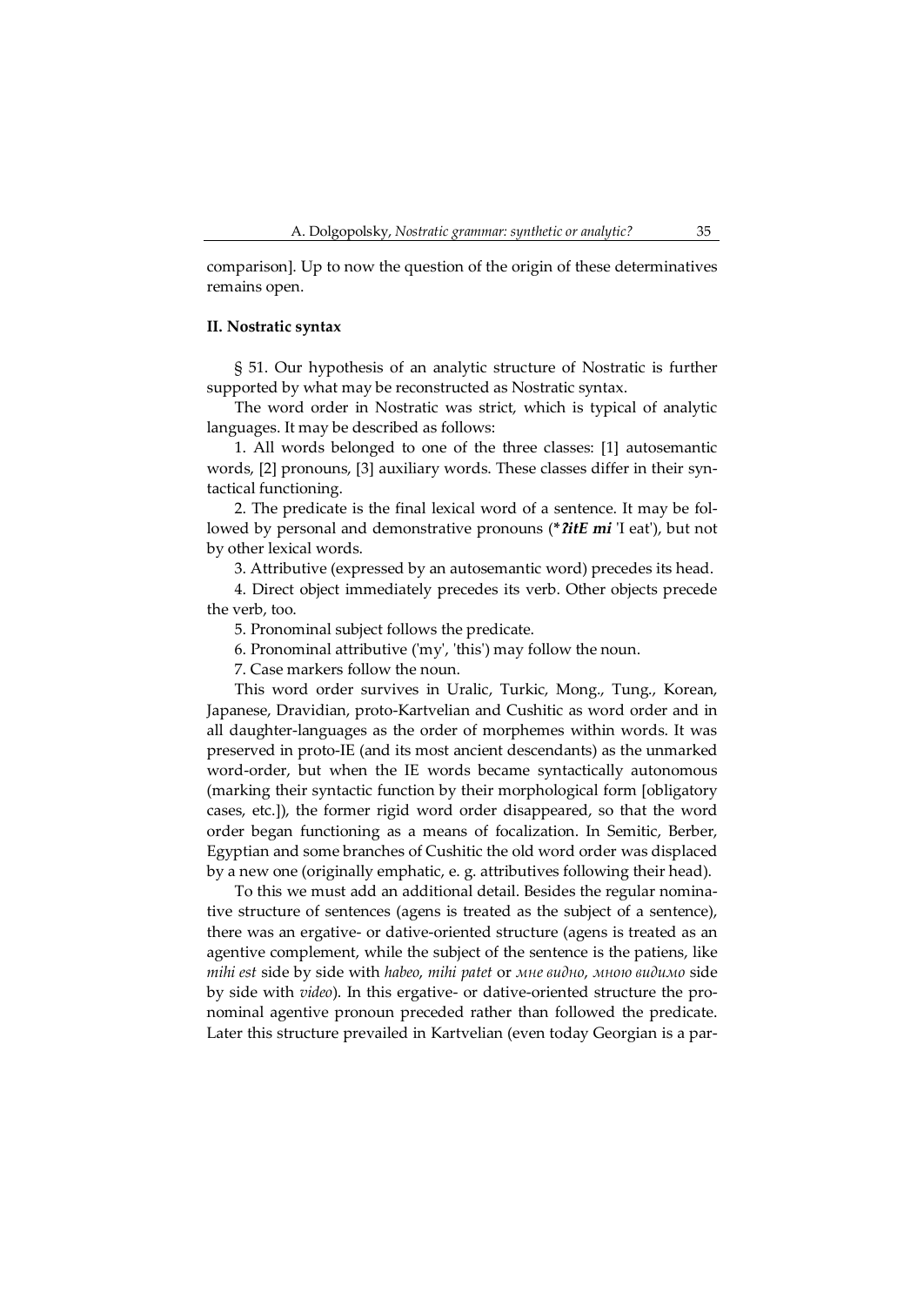tially ergative language) and (almost completely) in proto-Hamito-Semitic (albeit later it was reinterpreted as a nominative structure). Traces of this structure are preserved in IE (the Hittite *-hi*-conjugation, the Narrow Indo-European perfect). For more details cf. Dolgopolsky 1984.

We can see that both morphological etymology and comparative study of syntax point to an ancient analytic structure of Nostratic.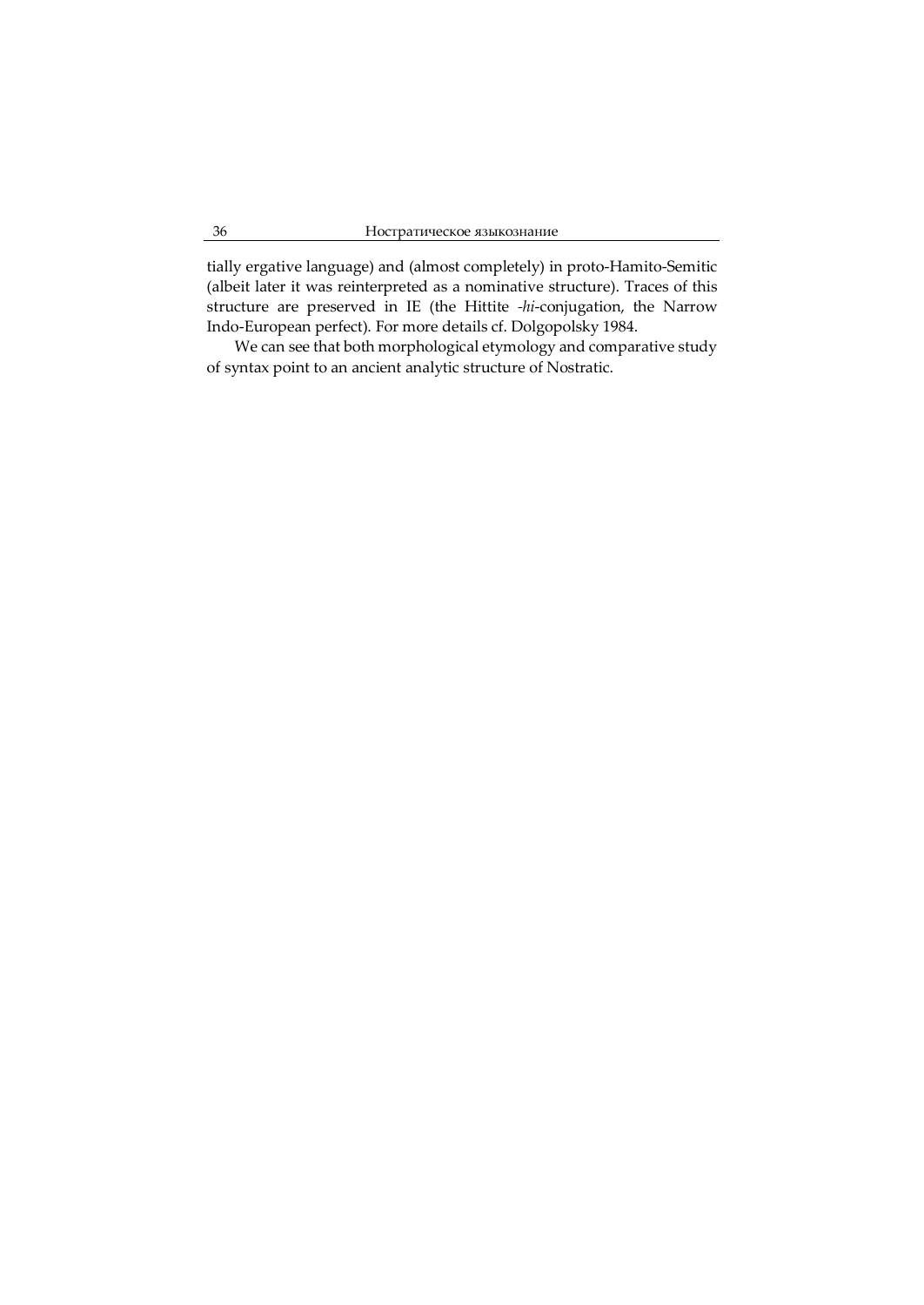## **Abbreviations**

Aram = Aramaic  $Av = A$ vestan  $B<sub>l</sub> = B<sub>l</sub>$ Cush = Cushitic D = Dravidian Eg = Egyptian Est. = Estonian (p)FU = (Proto-)Finno-Ugric G = Georgian Gk = Greek Gt = Gothic  $Gz = Ge'ez$ Hb = Hebrew (p)HS = (Proto-)Hamito-Semitic (p)IE = (Proto-)Indo-European IIr = Indo-Iranian J = Japanese (p)K = (Proto-)Kartvelian Lt = Lithuanian Ltv = Latvian  $Lz = Laz$ (p)M = (Proto-)Mongolian Mgr = Megrel (p)N = (Proto-)Nostratic OCS = Old Church Slavonic OG = Old Georgian OHG = Old High German  $OI = Old Indian$ OPrs = Old Persian Phoen = Phoenician (p)S = (Proto-)Semitic Sl = Slavic  $Sv = Svan$  $(p)T = (Proto-)Turkic$ (p)Tg = (Proto-)Tungus-Manchu